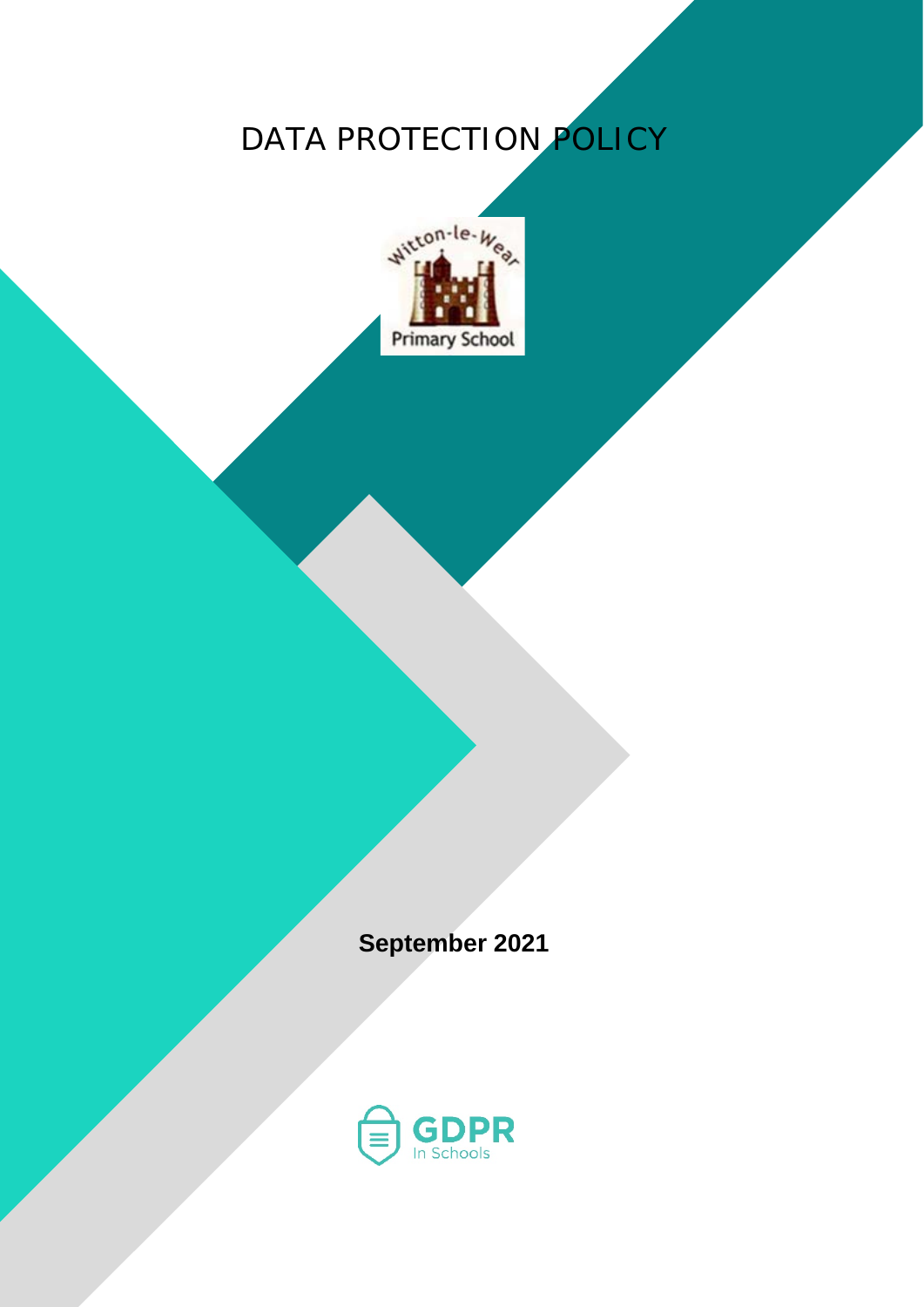

# **Contents**

| 1.  |  |
|-----|--|
| 2.  |  |
| 3.  |  |
| 4.  |  |
| 5.  |  |
| 6.  |  |
| 7.  |  |
| 8.  |  |
| 9.  |  |
| 10. |  |
| 11. |  |
| 12. |  |
| 13. |  |
| 14. |  |
| 15. |  |
| 16. |  |
| 17. |  |
| 18. |  |
| 19. |  |
| 20. |  |
| 21. |  |
| 22. |  |
| 23. |  |

# <span id="page-1-0"></span>1. Introduction

1.1 The Data Protection Act (DPA) 2018 and the General Data Protection Regulations (GDPR) provide the law which safeguards personal privacy, giving protection for individuals as to how their personal information is used. It applies to anyone who handles or has access to people's personal data.

1.2 Schools are required to have a data protection policy which must comply with the GDPR. This is because every school is classed as a Data Controller under the data protection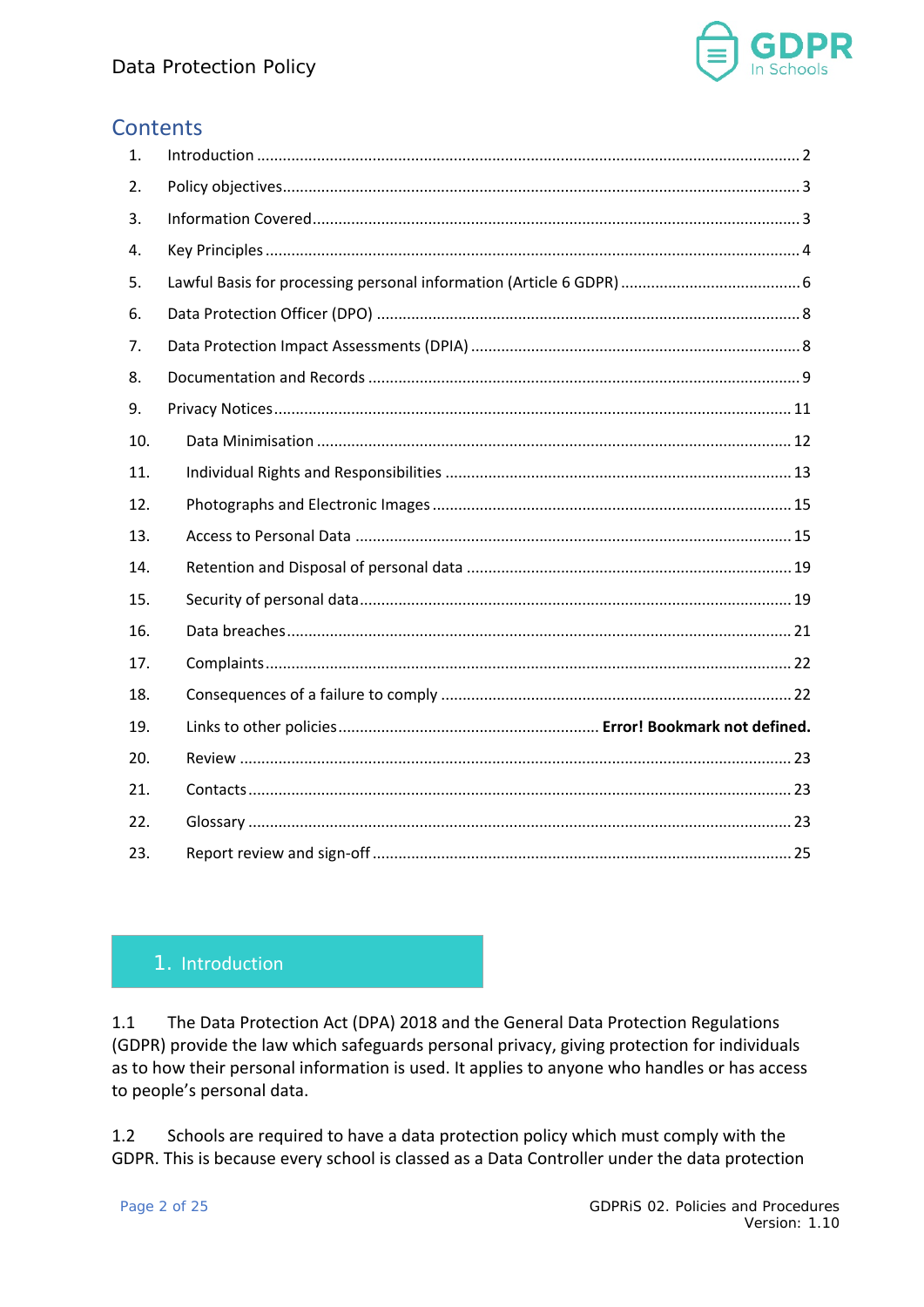

legislation because they decide how personal data for which they are responsible is processed. Each school and every employee has a legal duty to protect the privacy of information relating to individuals that it processes.

1.3 The Information Commissioner as the Regulator can impose fines of up to 20 million Euros (approximately £17 million) for serious breaches of the GDPR, therefore it is imperative that the School and all staff comply with the legislation.

# <span id="page-2-0"></span>2. Policy objectives

2.1 This policy is intended to ensure that Witton le Wear Primary personal information is dealt with properly and securely and in accordance with the legislation. It will apply to personal information regardless of the way it is used, recorded and stored and whether it is held in paper files or electronically.

2.2 The school is committed to being concise, clear and transparent about how it obtains and uses personal information and will ensure data subjects are aware of their rights under the legislation.

2.3 All staff must have a general understanding of the law and understand how it may affect their decisions in order to make an informed judgement about how information is gathered, used and ultimately deleted. All members of staff involved with the collection, processing and disclosure of personal data will be aware of their duties and responsibilities by adhering to these guidelines and shall attend regular training to ensure compliance with their responsibilities.

# <span id="page-2-1"></span>3. Information Covered

3.1 Personal data is defined under the GDPR as "any information relating to an identifiable person who can be directly or indirectly identified by reference to an identifier held by the school."

3.2 The information includes factors specific to the physical, physiological, genetic, mental, economic, cultural or social identity of a living individual. This includes any expression of opinion about an individual and intentions towards an individual. Under the GDPR personal information also includes an identifier such as a name, an identification number, location data or an online identifier.

3.3 Witton le Wear Primary collects and uses a large amount of personal information every year about staff, pupils, parents and other individuals who come into contact with the school. By way of example, this includes pupil records, staff records, names and addresses of those requesting prospectuses, test marks, references and fee collection. of Local Authorities (LAs), government agencies and other bodies. In addition, there may be a legal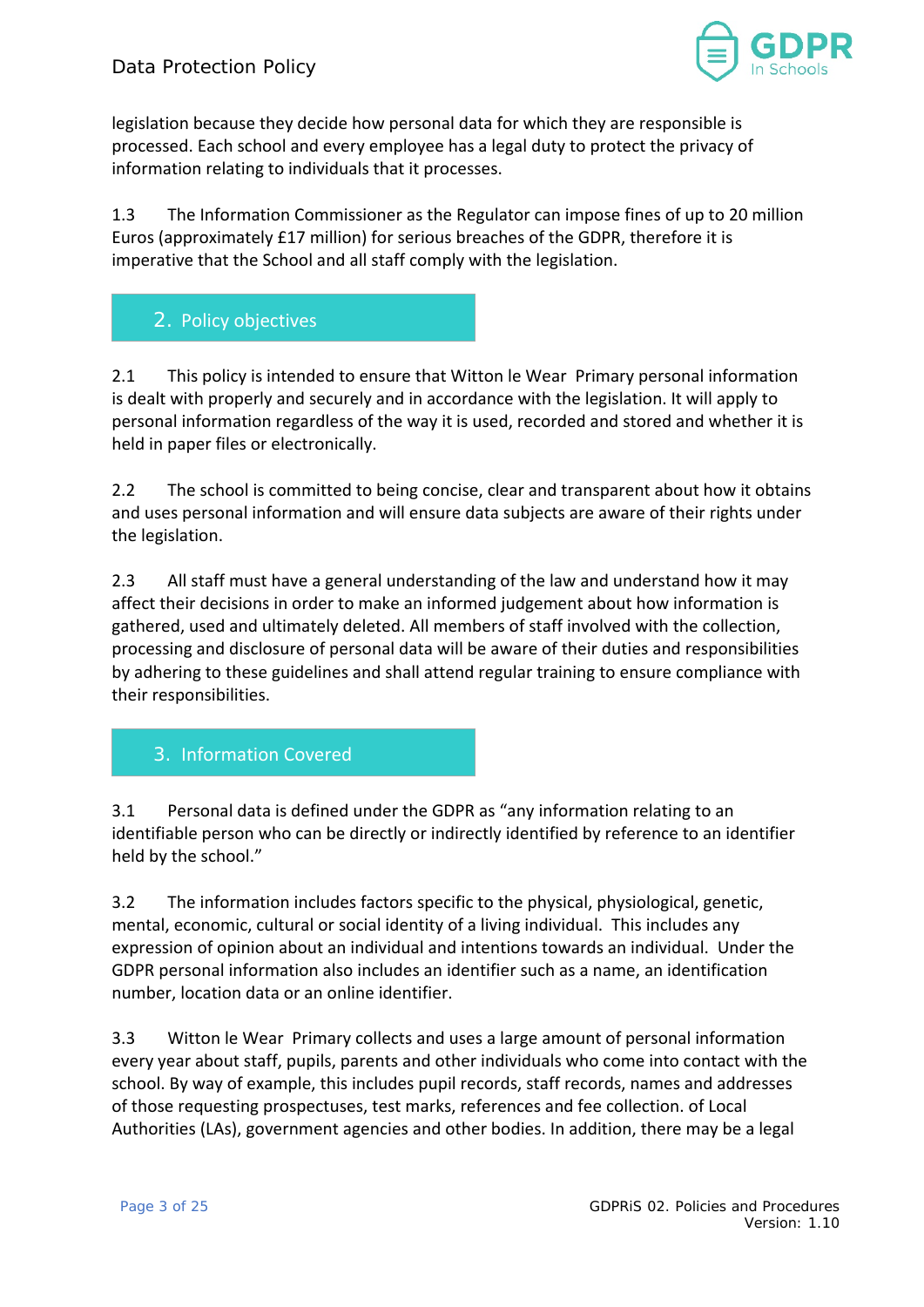

requirement for the School to process personal information to ensure that it complies with statutory obligations.

3.4 The information collected is processed in order to enable the School to provide education and other associated functions.

# <span id="page-3-0"></span>4. Key Principles

4.1 Data Protection Principles – there are six enforceable principles contained in Article 5 of the General Data Protection Regulations, which the School must adhere to when processing personal data.

- Principle 1 Personal data shall be processed lawfully, fairly and in a transparent manner (lawfulness, fairness and transparency)
- Principle 2 Personal data shall be collected for specified, explicit and legitimate purposes and not further processed in a manner that is incompatible with those purposes (purpose limitation)
- Principle 3 Personal data shall be adequate, relevant and limited to what is necessary in relation to the purpose(s) for which they are processed (data minimisation)
- Principle 4 Personal data shall be accurate and where necessary, kept up to date. Every reasonable step must be taken to ensure that personal data that are inaccurate are erased or rectified without delay. (accuracy)
- Principle 5 Personal data shall be kept in a form which permits identification of data subjects for no longer than is necessary for the purposes for which the personal data are processed. (storage limitation)
- Principle 6 (the Security Principle) Personal data shall be processed in a manner that ensures appropriate security of the data, including protection against unauthorised or unlawful processing and against accidental loss, destruction or damage to personal data, using appropriate technical or organisational measures.(integrity and confidentiality)

4.2 There is a 7th Principle - the Accountability Principle which requires organisations to take responsibility for what they do with personal data and how they comply with the other principles. At the School, the responsibility for adherence to the principles lies with all School staff.

4.3 The organisation must have appropriate measures and records in place to be able to demonstrate their compliance.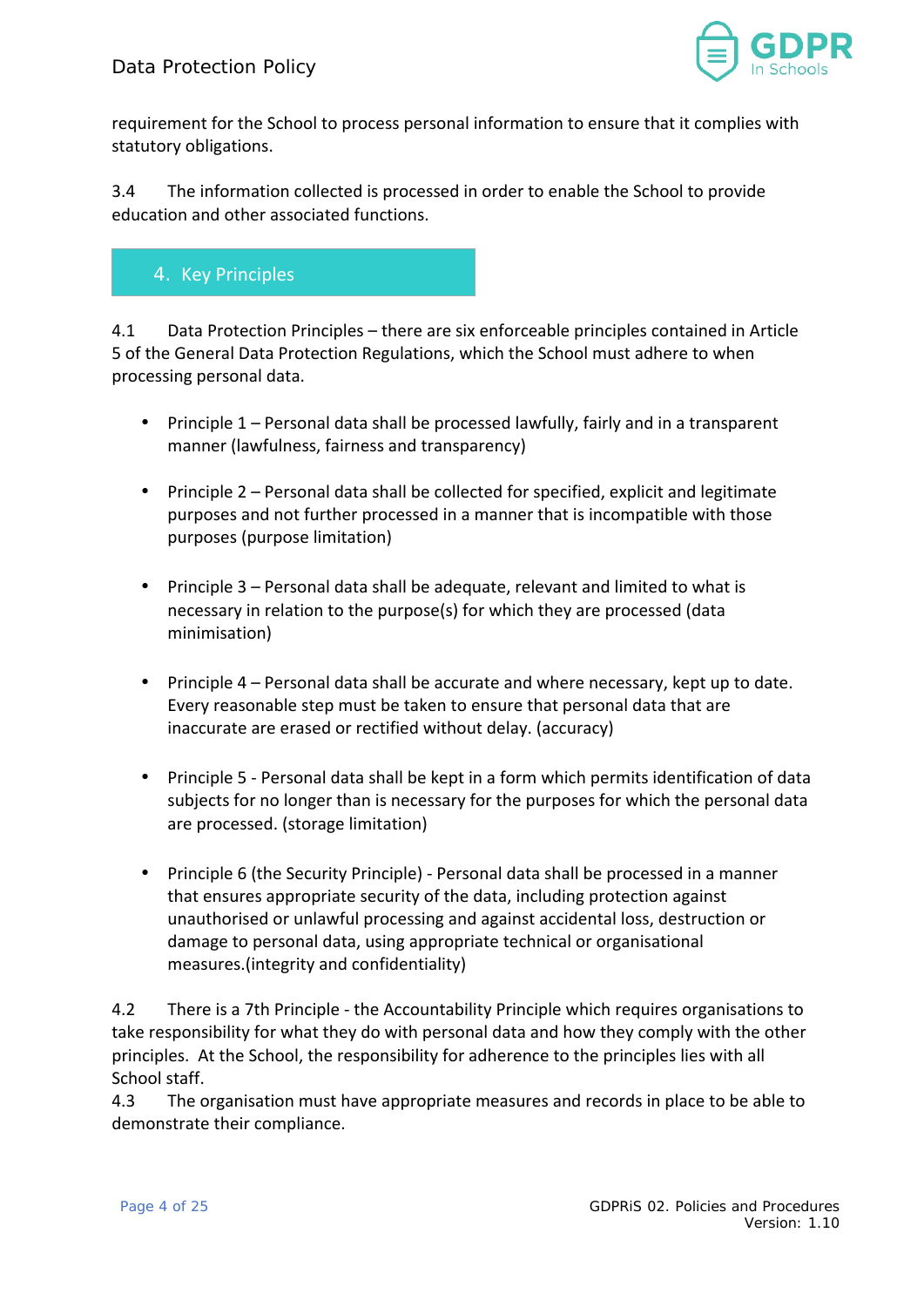

4.4 In addition to adherence to the principles, there are transfer limitations relating to the transfer of personal data to a country outside the EEA. Should an occasion arise requiring such a transfer, members of staff should contact the Data Protection Officer for assistance.

4.5 Overall commitment to compliance with the above principles.

4.6 Alongside actions relating to specific obligations with which the legislation obliges the School to comply, and which are included below in relevant sections of this Policy, the School will:

- (a) Produce an information asset register that contains details of the records it holds.
- (b) Inform individuals why the information is being collected at the point it is collected by way of privacy notices.
- (c) Inform individuals when their information is shared, and why and with whom it will be shared.
- (d) Check the quality and the accuracy of the information it holds.
- (e) Ensure that information is not retained for longer than is necessary.
- (f) Ensure that when obsolete, information is destroyed and it is done so appropriately and securely.
- (g) Create, maintain and publish a Disposal and Retention Schedule setting out retention and disposal dates for common data sets and other information.
- (h) Ensure that clear and robust safeguards are in place to protect personal information from loss, theft and unauthorised disclosure, irrespective of the format in which it is recorded.
- (i) Share information with others only when it is fair and lawful to do so and satisfies the lawful basis for processing that information (lawful bases are set out in §5.0).
- (j) Share personal data with other organisations for the purpose of crime prevention and/or detection, or for the purpose of legal proceedings, provided that the disclosure falls within an exemption to the non-disclosure provisions contained within the Data Protection Act 1998 or any subsequent legislation.
- (k) Disclose personal data where required to do so by law for example, following receipt of a court order.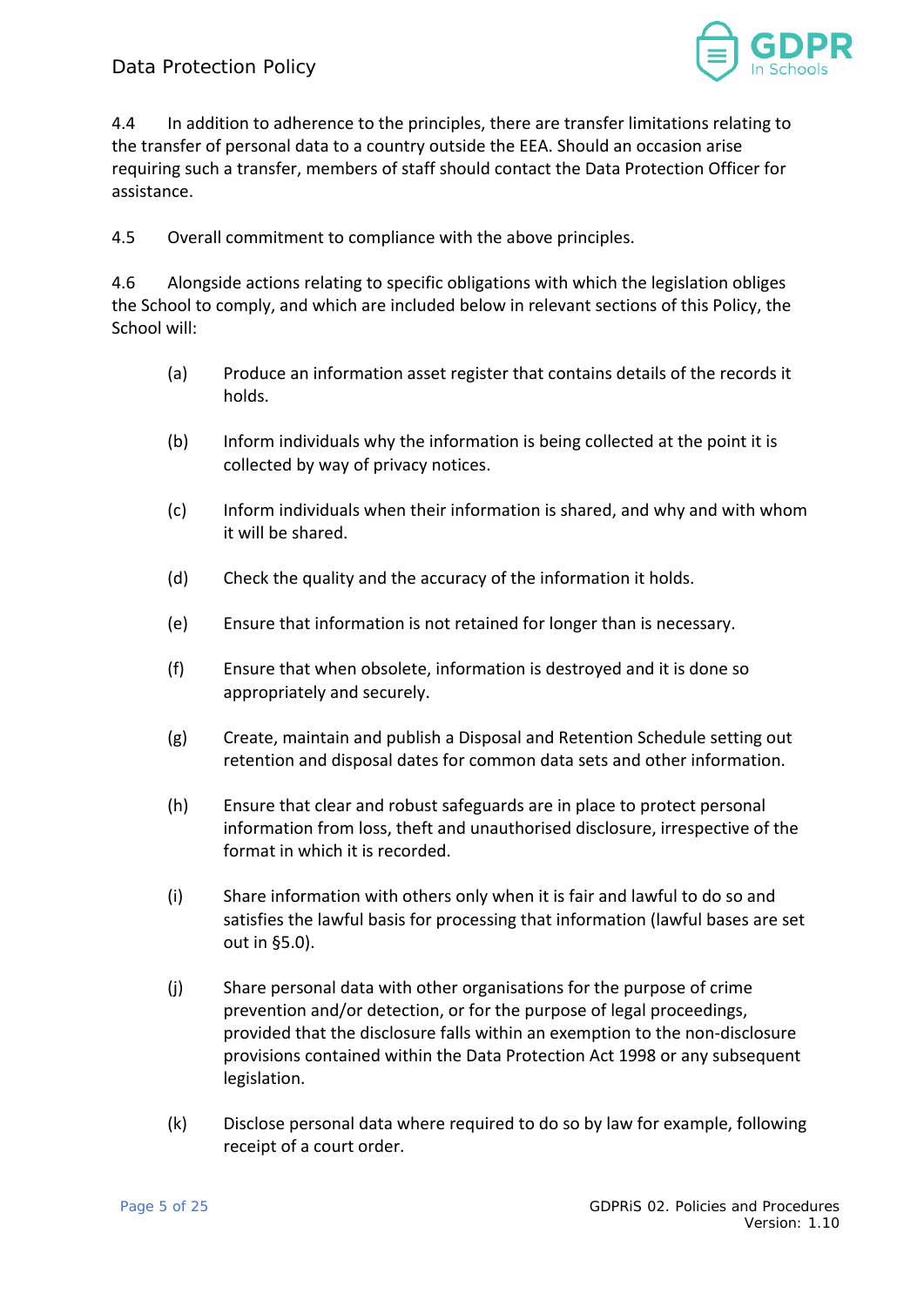

- (l) Set out procedures to ensure compliance with the duty to respond to an individual's rights to:
	- request access to personal information, known as Subject Access Requests.
	- be informed about the way their data is used;
	- have inaccurate personal data rectified;
	- have their personal data erased;
	- restrict the processing of their personal data; and
	- object to the processing of their personal data.
- (m) Ensure the School's staff are appropriately and regularly trained and aware of and understand the School's policies and procedures.
- (n) Create and maintain a data breach notification spreadsheet to record data breaches and also circumstances where a breach was narrowly avoided
- (o) Automated Decision Making If the School carries out automated decision making (including profiling), comply with all the relevant requirements of the GDPR.

# <span id="page-5-0"></span>5. Lawful Basis for processing personal information (Article 6 GDPR)

5.1 Before any processing activity starts for the first time, and then regularly afterwards, the purpose(s) for the processing activity and the most appropriate lawful basis (or bases) for that processing, must be selected by the School.

5.2 The lawful basis for processing which has been selected must be recorded, to demonstrate compliance with the data protection principles, and include information about the purpose of the processing and the justification for why you believe this basis applies.

## 5.3 The lawful bases

.

- (a) The data subject has given consent to the processing of his or her data for one or more specific purposes. (Consent)
- (b) Processing is necessary for the performance of a contract to which the data subject is party or in order to take steps at the request of the data subject prior to entering into a contract. (Contract)
- (c) Processing is necessary for compliance with a legal obligation to which the data controller is subject. (Legal Obligation)
- (d) Processing is necessary in order to protect the vital interests of the data subject or of another natural person. (Vital interests)
- (e) Processing is necessary for the performance of a task carried out in the public interest or in the exercise of official authority vested in the school (Public Task)
- (f) Processing is necessary for the purposes of the legitimate interests pursued by the data controller or by a third party, except where such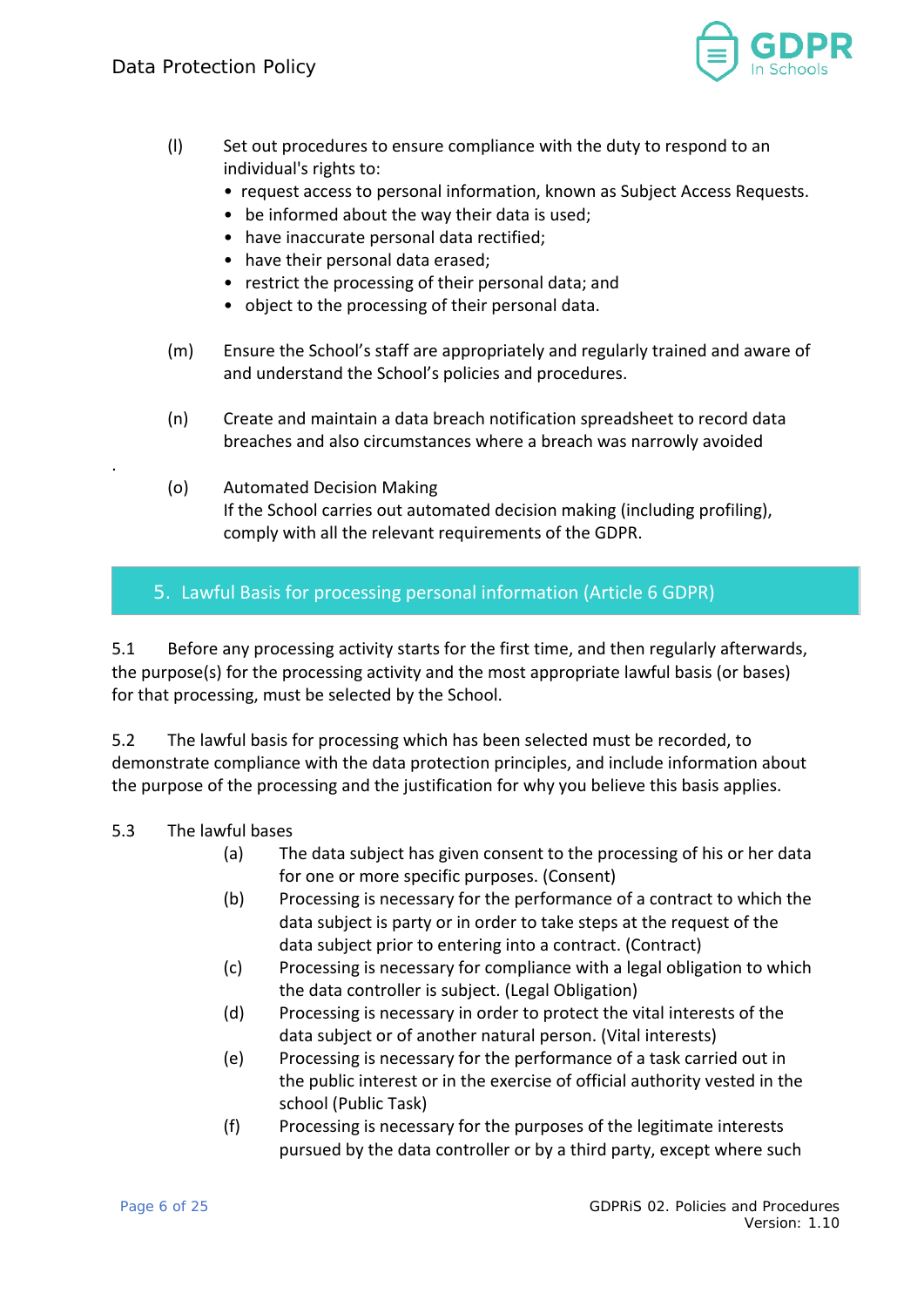

interests are overridden by the interests or fundamental rights and freedoms of the data subject which require protection of personal data, in particular where the data subject is a child. (Legitimate Interests) N.B. This basis does not apply to processing carried out by public authorities in the performance of their tasks. However, the ICO indicates that where there are other legitimate purposes outside the scope of the tasks as a public authority, legitimate interests may be considered where appropriate.

5.4 Where the lawful basis for processing is consent this must be clearly evidenced by a very clear and specific statement. Such consent requires a positive opt-in and so pre-ticked boxes or any other method of default consent will not be sufficient. If consent is given in a document which deals with other matters, the consent must be kept separate from those other matters

The data subject shall have the right to withdraw his or her consent at any time and withdrawal must be promptly honoured. Prior to giving consent, the data subject shall be notified of the right of withdrawal.

#### 5.5 Processing of special categories of personal data – Article 9

- 5.5.1 Processing of sensitive personal information is prohibited unless a lawful special condition for processing is identified. It comprises data which reveals racial or ethnic origin, political opinions, religious or philosophical beliefs, trade union membership, sex life or orientation or which concerns health or is genetic or biometric data which uniquely identifies a natural person.
- 5.5.2 Such personal data will only be processed by the School if:
	- (a) There is a lawful basis for doing so as identified in Article 6.

(b) One of the special conditions for processing sensitive personal information applies:

- (i) the individual ('data subject') has given explicit consent (which has been clearly explained in a Privacy Notice)
- (ii) the processing is necessary for the purposes of exercising the employment law rights or obligations of the school or the data subject
- (iii) the processing is necessary to protect the data subject's vital interests, and the data subject is physically incapable of giving consent
- (iv) the processing is carried out during its legitimate activities with appropriate safeguards by a foundation, association or any other notfor-profit body with a political, philosophical, religious or trade-union aim
- (v) the processing relates to personal data which are manifestly made public by the data subject
- (vi) the processing is necessary for the establishment, exercise or defence of legal claims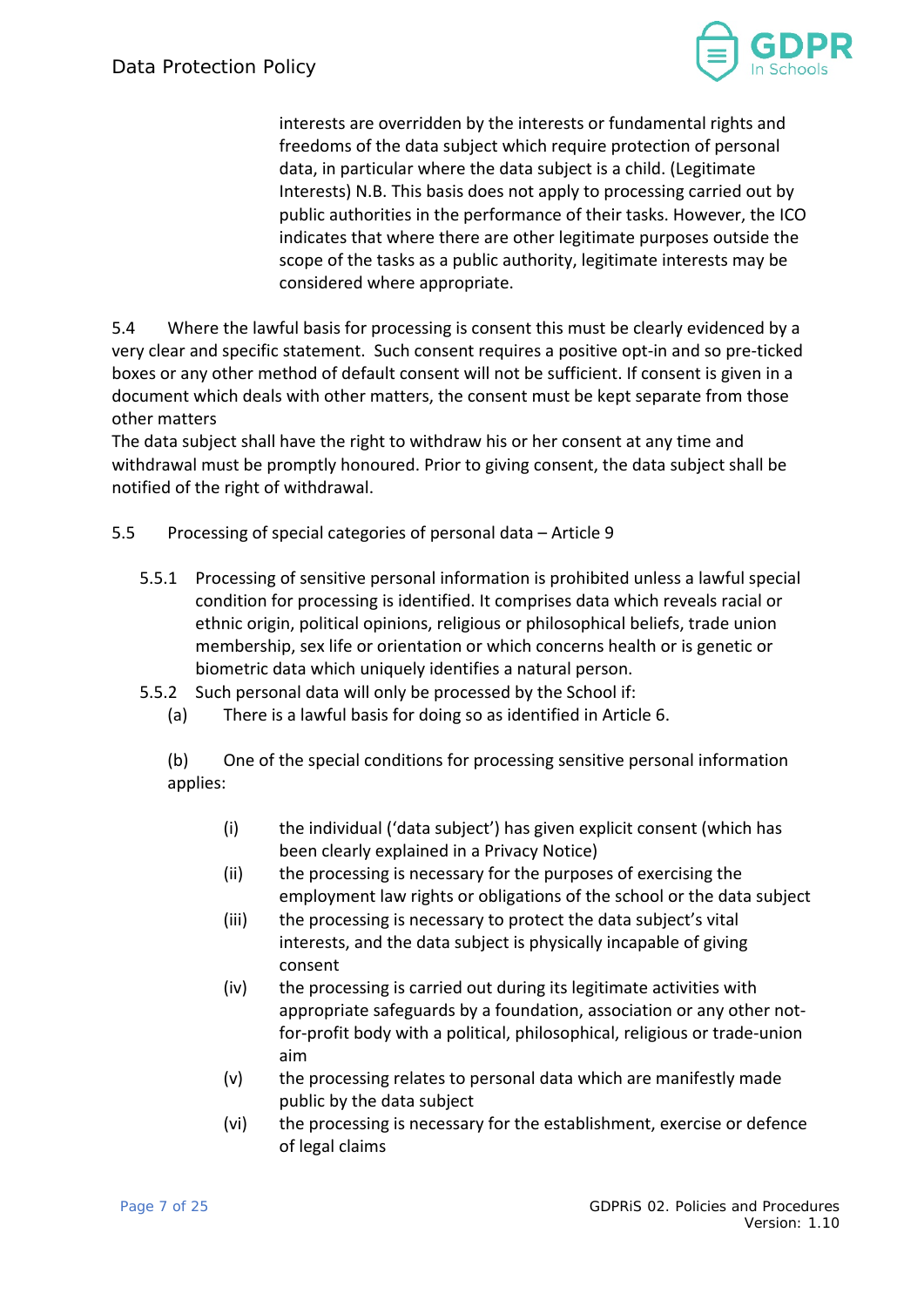

- (vii) the processing is necessary for reasons of substantial public interest
- (viii) the processing is necessary for purposes of preventative or occupational medicine, for the assessment of the working capacity of the employee, the provision of social care and the management of social care systems or services
- (ix) the processing is necessary for reasons of public interest in the area of public health.
- (c) The School's privacy notice(s) set out the types of sensitive personal information that it processes, what it is used for, the lawful basis for the processing and the special condition that applies.

5.6 Sensitive personal information will not be processed until an assessment has been made of the proposed processing as to whether it complies with the criteria above and the individual has been informed (by way of a privacy notice or consent) of the nature of the processing, the purposes for which it is being carried out and the legal basis for it.

5.7 Unless the School can rely on another legal basis of processing, explicit consent is usually required for processing sensitive personal data. In such circumstances the School will obtain evidence of and record consent so that it can demonstrate compliance with the GDPR.

## <span id="page-7-0"></span>6. Data Protection Officer (DPO)

6.1 The DPO cannot hold a position that requires them to determine the purpose and means of processing personal data, for example, the Head Teacher, or Head of Information Technology. In a school as small as ours it is difficult to select a member of staff (who is sufficiently experienced) for this role, who is not in some way connected to, or involved in, handling staff or pupil data. For this reason we have appointed:

Name: Sharon Walker

Role: DPO/ Deputy Head Teacher

Telephone:01833 660334

Email: [s.walker200@durhamlearning.net](mailto:s.walker200@durhamlearning.net)

## <span id="page-7-1"></span>7. Data Protection Impact Assessments (DPIA)

7.1 The School will carry out a DPIA when processing is likely to result in high risk to the data protection rights and freedoms of individuals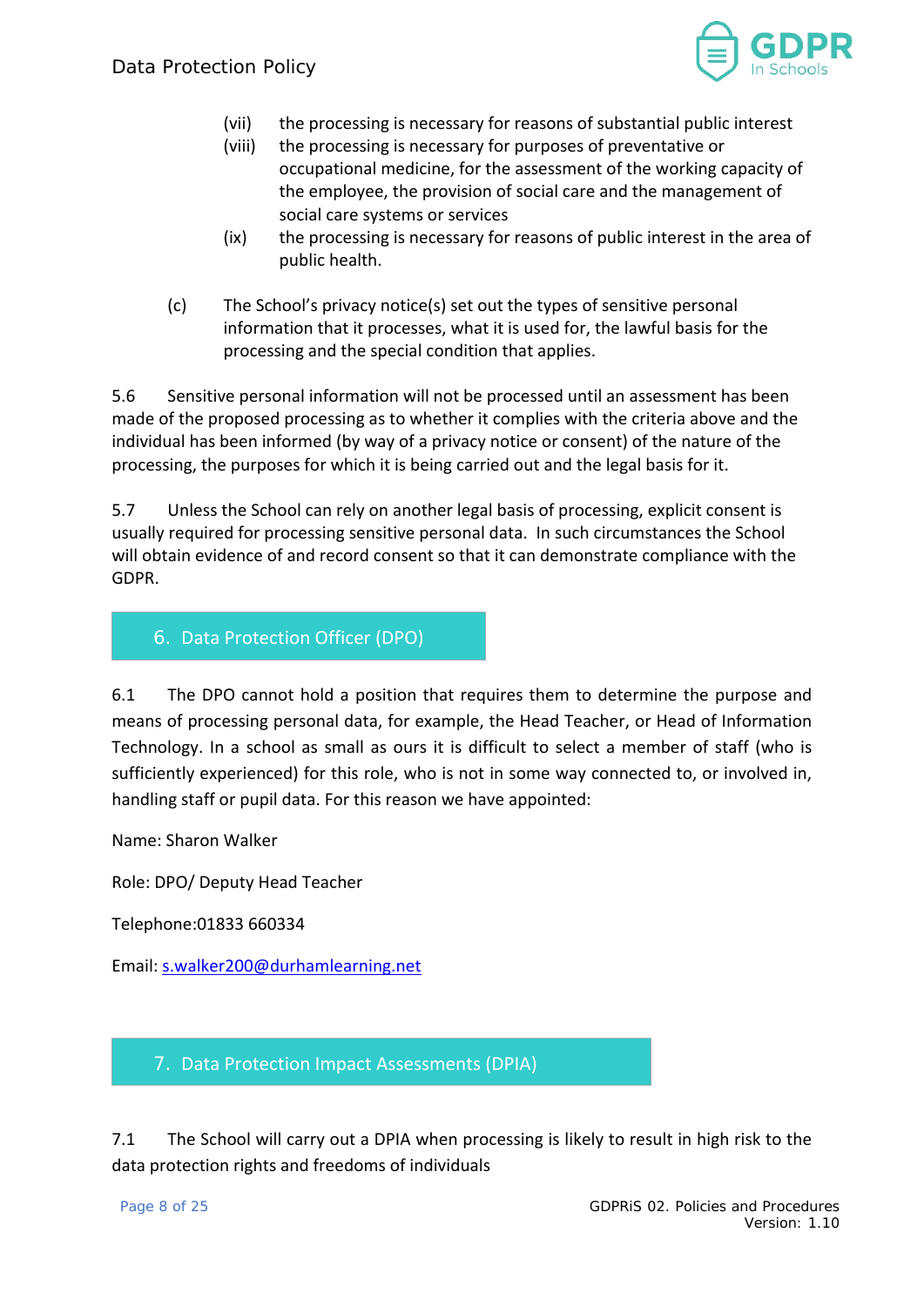

7.2 The GDPR does not define high risk but guidance highlights a number of factors that are likely to trigger the need for a DPIA, which include

- 7.2.1 the use of new technologies,
- 7.2.2 processing on a large scale,
- 7.2.3 systematic monitoring,
- 7.2.4 processing of special categories of personal data.
- 7.3 The purpose of the DPIA is to assess:
	- 7.3.1 whether the processing is necessary and proportionate in relation to its purpose
	- 7.3.2 the risks to individuals, including both the likelihood and the severity of any impact on them
	- 7.3.3 what measures can be put in place to address those risks and protect personal information.

7.4 Staff should adhere to the Data Protection Toolkit for Schools from the DfE with reference to the DPIA template. When carrying out a DPIA they should seek the advice of the DPO for support and guidance and once complete, refer the finalised document to the DPO for sign off.

#### <span id="page-8-0"></span>8. Documentation and Records

- 8.1 The School in accordance with its duty as a Data Controller and Data Processor will keep detailed records of data processing activities and the records shall contain: -
	- (a) the name and contact details of the School and, if applicable, of any joint controllers,
	- (b) the name and contact details of the School's Data Protection Officer
	- (c) the name and details of individuals or roles that carry out the processing
	- (d) the purposes of the processing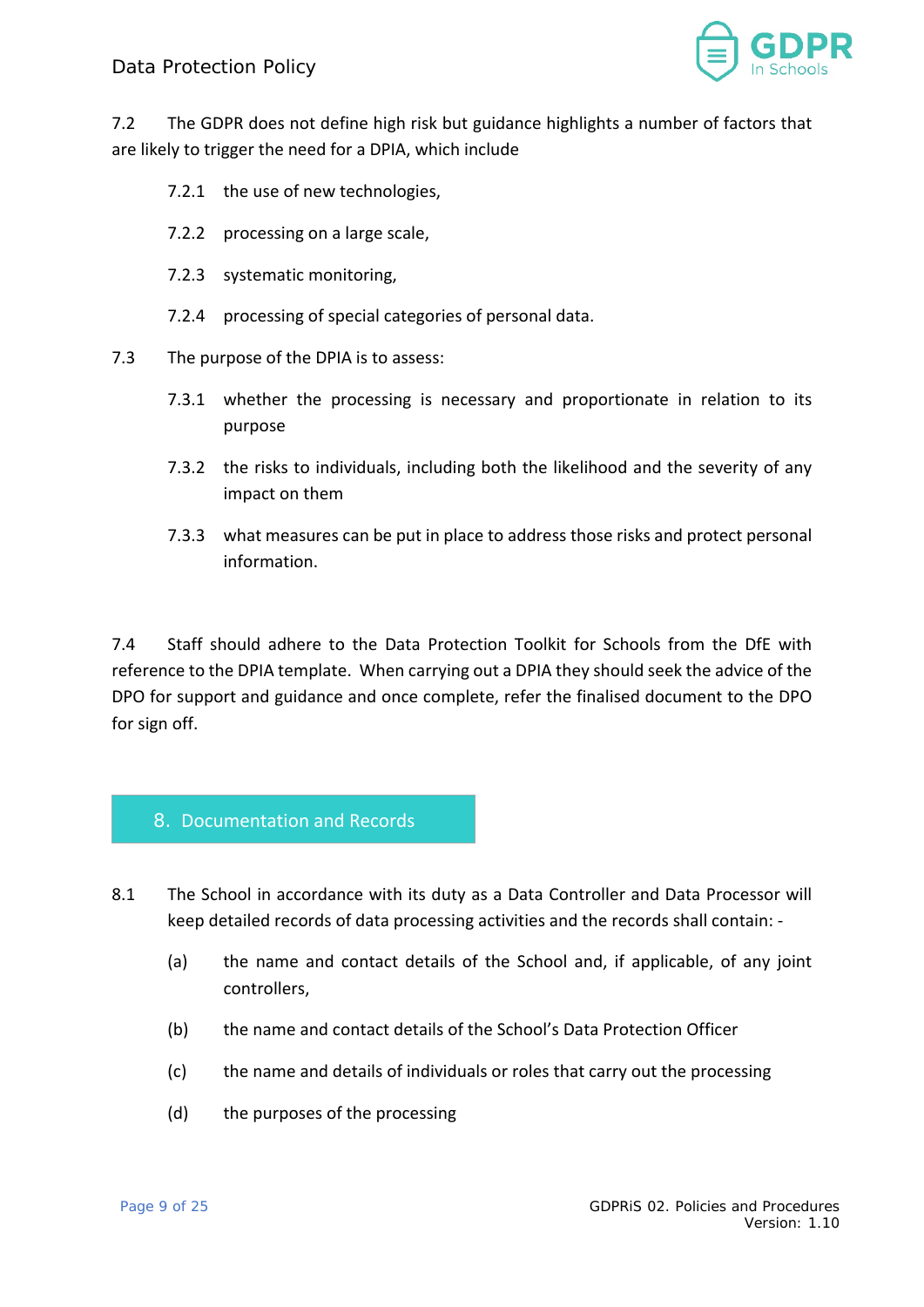

- (e) a description of the categories of individuals i.e. the different types of people whose personal data is processed
- (f) categories of personal data processed.
- (g) categories of recipients of personal data
- (h) details of any transfers to third countries, including documentation of the transfer mechanism safeguards in place
- (i) retention schedules
- (j) a description of technical and organisational security measures
- 8.2 The School will make these records available to the Information Commissioner's Office (ICO) upon request and will, on an annual basis, provide its registrable particulars and pay the data protection fee to the ICO.
- 8.3 As part of the School's record of processing activities the DPO will document, or link to documentation on:
	- (a) information required for privacy notices such as:
	- (b) the lawful basis for the processing
	- (c) the legitimate interests for the processing
	- (d) individuals' rights
	- (e) the source of the personal data
	- (f) records of consent
	- (g) controller-processor contracts
	- (h) the location of personal data
	- (i) DPIA reports and
	- (j) records of personal data breaches.
- 8.4 Records of processing of sensitive information are kept on:
	- (a) the relevant purposes for which the processing takes place, including why it is necessary for that purpose
	- (b) the lawful basis for the processing and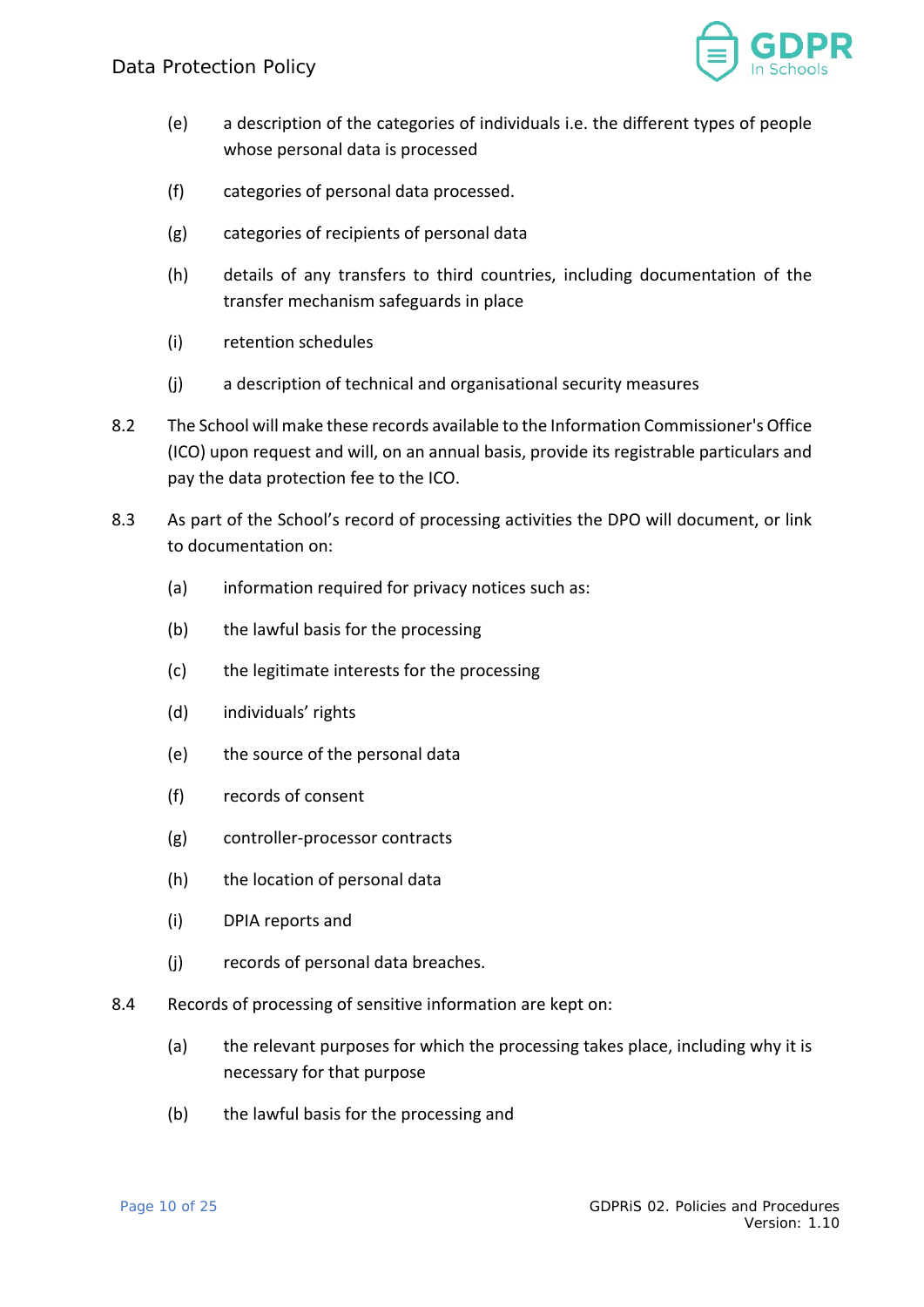

- (c) whether the personal information is retained or has been erased in accordance with the Retention Schedule and, if not, the reasons for not following the policy.
- 8.5 The School will conduct regular reviews of the personal information it processes and update its documentation accordingly. This may include:
	- (a) Carrying out information audits to find out what personal information is held
	- (b) Talking to staff about their processing activities
	- (c) Reviewing policies, procedures, contracts and agreements to address retention, security and data sharing.

#### <span id="page-10-0"></span>9. Privacy Notices

- 9.1 A privacy notice under the GDPR should include:
	- (a) The School's name and contact details
	- (b) The contact details of the DPO.
	- (c) The personal data you are collecting & why you are collecting it;
	- (d) Where you get the personal data from & who you are sharing it with.
	- (e) The lawful basis for processing the data
	- (f) How long the data will be held for;
	- (g) Transfers to third countries and safeguards;
	- (h) Description of the data subjects' individual rights;
	- (i) The data subjects right to withdraw consent for the processing of their data;
	- (j) How individuals can complain.
- 9.2 The School will publish an overarching privacy notice, which will be posted on its website, which will provide information about how and why the school gathers and uses images and shares personal data.
- 9.3 In addition to publication of that notice, the School will also issue privacy notices, to all parents and pupils, before, or as soon as possible after, any personal data relating to them is obtained. This may simply be an explanation of why the information is being requested and the purpose for which it will be used.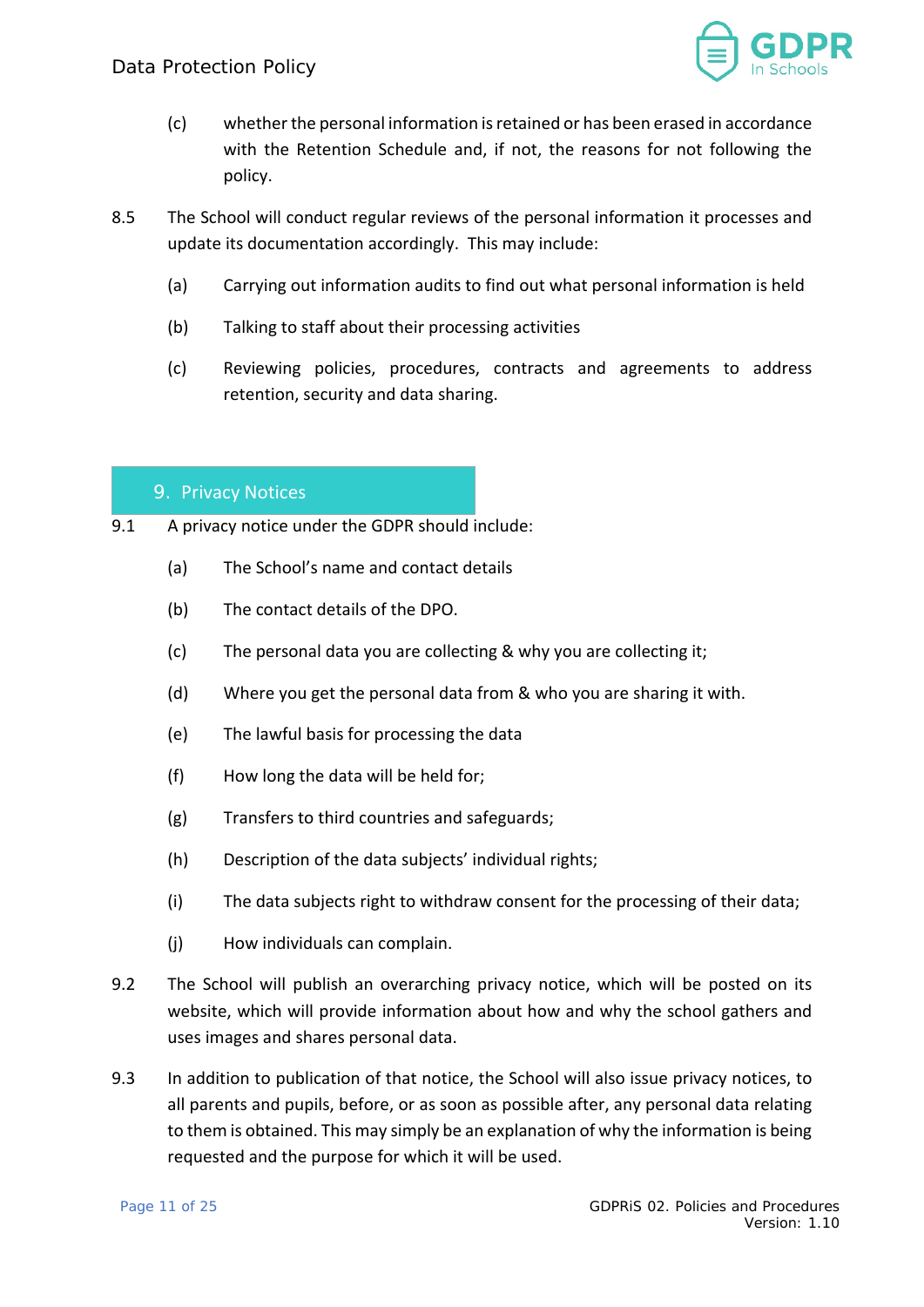

- 9.4 The School will take appropriate measures to provide information in privacy notices in a concise, transparent, intelligible and easily accessible form, using clear and plain language.
- 9.5 The School will issue a minimum of two privacy notices, one for pupil information, and one for workforce information, and these will be reviewed at regular intervals to ensure they reflect current processing and are in line with any statutory or contractual changes
- 9.6 The privacy notices will be amended to reflect any changes to the way the School processes personal data.
- 9.7 The privacy notice will include details of how/ if the School uses CCTV (if applicable), whether it intends to use biometric data and how consent will be requested to do this and include details of the School's policy regarding photographs and electronic images of pupils.

## <span id="page-11-0"></span>10. Data Minimisation

#### 10.1. Purpose Limitation

The School will ensure that personal data

- (a) is only collected for specified, explicit and legitimate purposes
- (b) is not further processed in any manner incompatible with those purposes
- (c) is not used for new, different or incompatible purposes from that disclosed when it was first obtained unless the data subject has been informed of the new purposes and they have consented where necessary.

#### 10.2 Data minimisation

10.2.1. Personal data must be adequate, relevant and limited to what is necessary in relation to the purposes for which it is processed.

10.2.2. Staff may only process data when their role requires it. Staff will not process personal data for any reason unrelated to their role.

10.2.3. The School maintains a Retention Schedule to ensure personal data is deleted after a reasonable time for the purpose for which it was being held, unless a law requires such data to be kept for a minimum time.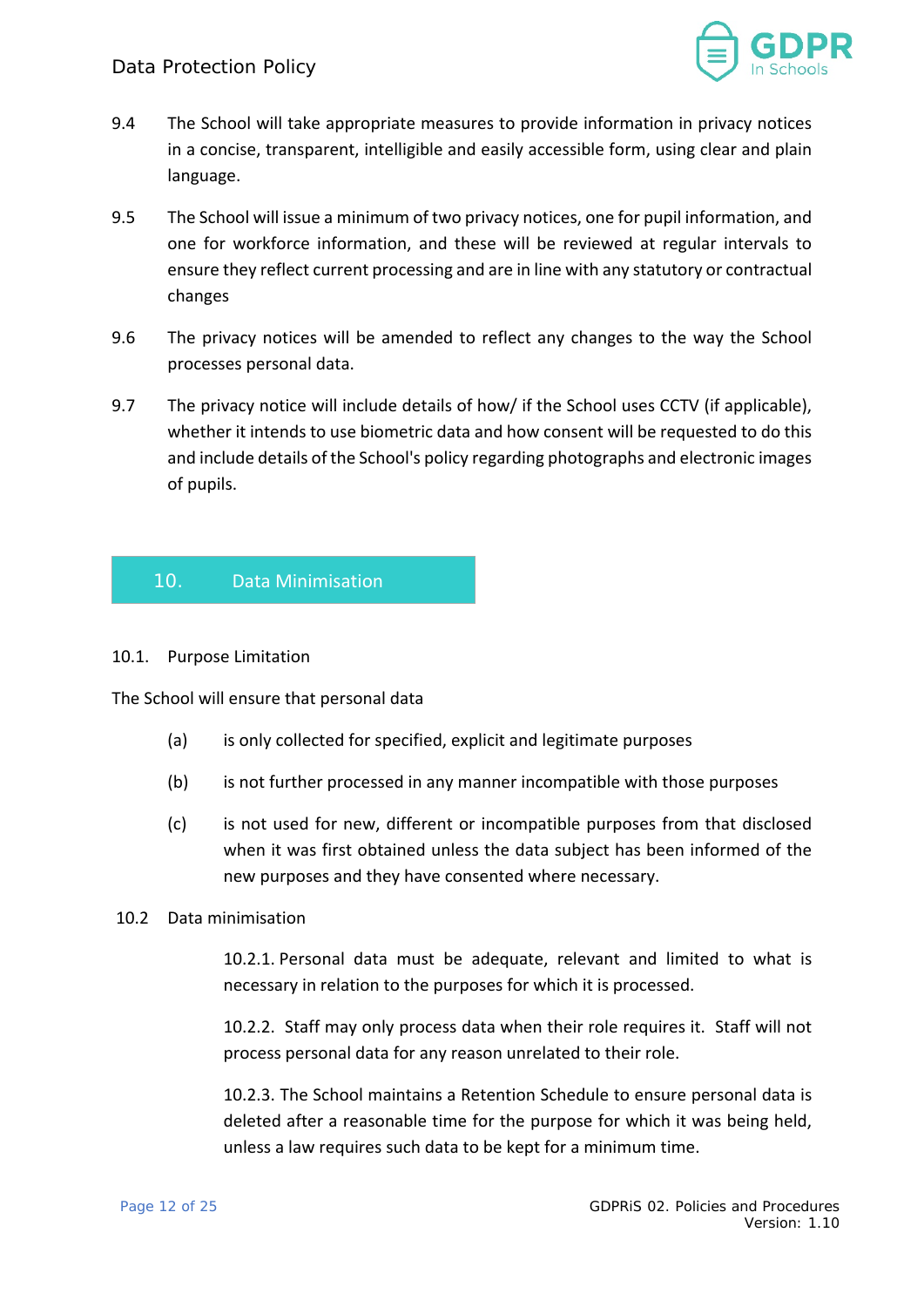

10.2.4 Staff will take all reasonable steps to destroy or delete all personal data that is held in its systems when it is no longer required in accordance with the Schedule. This includes requiring third parties to delete such data where applicable.

10.2.5. The School will ensure that data subjects are informed of the period for which data is stored and how that period is determined in any applicable Privacy Notice.

## <span id="page-12-0"></span>11. Individual Rights and Responsibilities

#### 11.1 Individual rights

The School will observe the following rights which staff as well as any other 'data subjects' enjoy in relation to their personal information:

- (a) To be informed about how, why and on what basis that information is processed (see the relevant privacy notice)
- (b) To obtain confirmation that personal information is being processed and to obtain access to it and certain other information, by making a subject access request
- (c) To have data corrected if it is inaccurate or incomplete
- (d) To have data erased if it is no longer necessary for the purpose for which it was originally collected/processed, or if there are no overriding legitimate grounds for the processing ('the right to be forgotten')
- (e) To restrict the processing of personal information where the accuracy of the information is contested, or the processing is unlawful (but the individual(s) concerned does/do not want the data to be erased) or where the School no longer needs the personal information, but the individual(s) require(s) the data to establish, exercise or defend a legal claim
- (f) To restrict the processing of personal information temporarily where they do not think it is accurate (and the School is verifying whether it is accurate), or where they have objected to the processing (and the School is considering whether the School's legitimate grounds override the individual's(s') interests)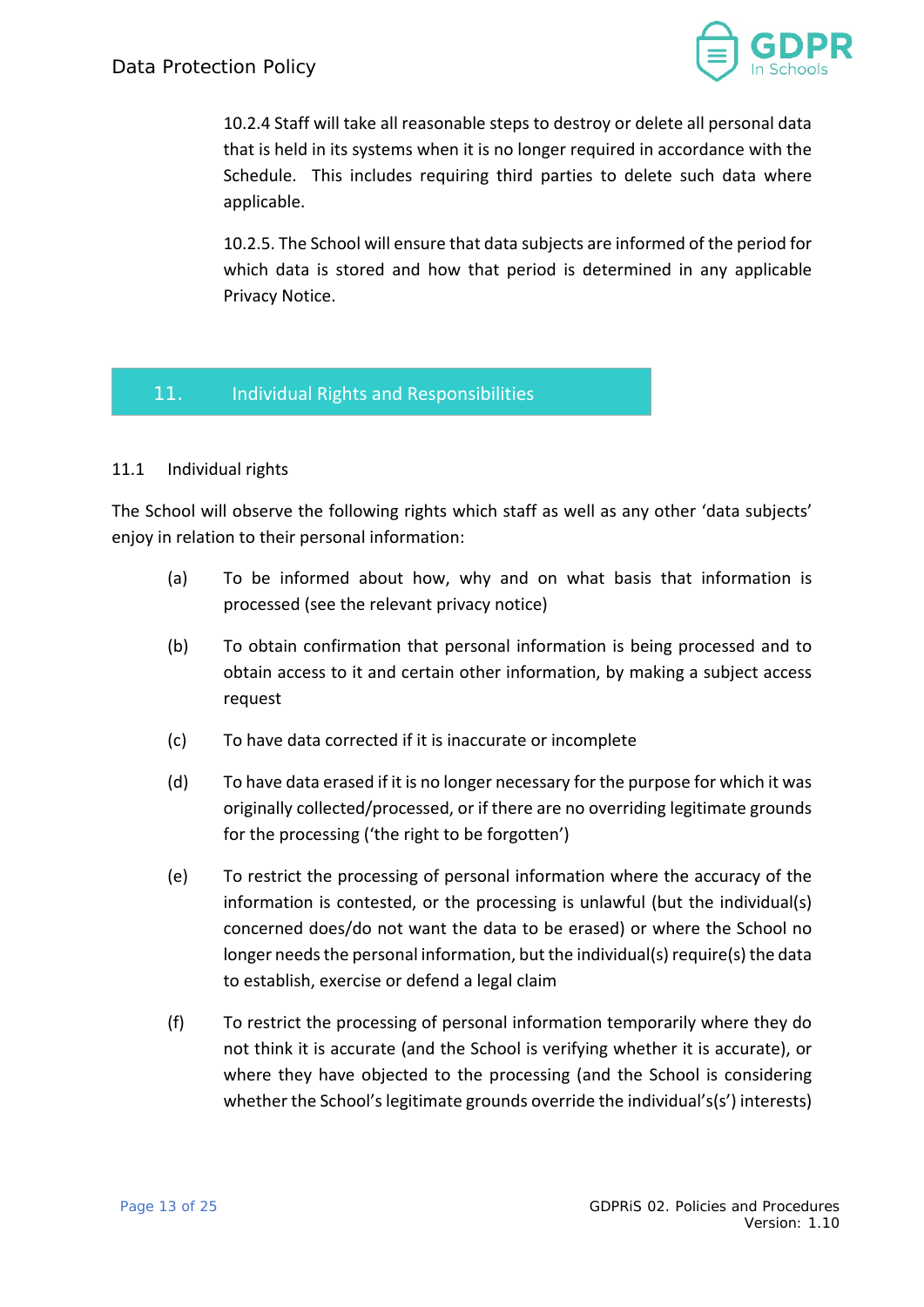

- (g) In limited circumstances to receive or ask for their personal data to be transferred to a third party in a structured, commonly used and machinereadable format
- (h) To withdraw consent to processing at any time (if applicable)
- (i) To request a copy of an agreement under which personal data is transferred outside of the EEA.
- (j) To object to decisions based solely on automated processing, including profiling
- (k) To be notified of a data breach which is likely to result in high risk to their rights and obligations
- (l) To make a complaint to the ICO or a Court.
- 11.2 Individual Responsibilities

During their employment, staff may have access to the personal information of other members of staff, suppliers, clients or the public. The School expects staff to help meet its data protection obligations to those individuals.

If members of staff have access to personal information, they must:

- (a) only access the personal information that they have authority to access and only for authorised purposes
- (b) only allow other staff to access personal information if they have appropriate authorisation
- (c) only allow individuals who are not School staff to access personal information if they have specific authority to do so
- (d) keep personal information secure (e.g. by complying with rules on access to premises, computer access, password protection and secure file storage and destruction in accordance with the school's policies).
- (e) not remove personal information, or devices containing personal information (or which can be used to access it) from the School's premises unless appropriate security measures are in place (such as pseudonymisation, encryption or password protection) to secure the information and the device
- (f) not store personal information on local drives or on personal devices that are used for work purposes.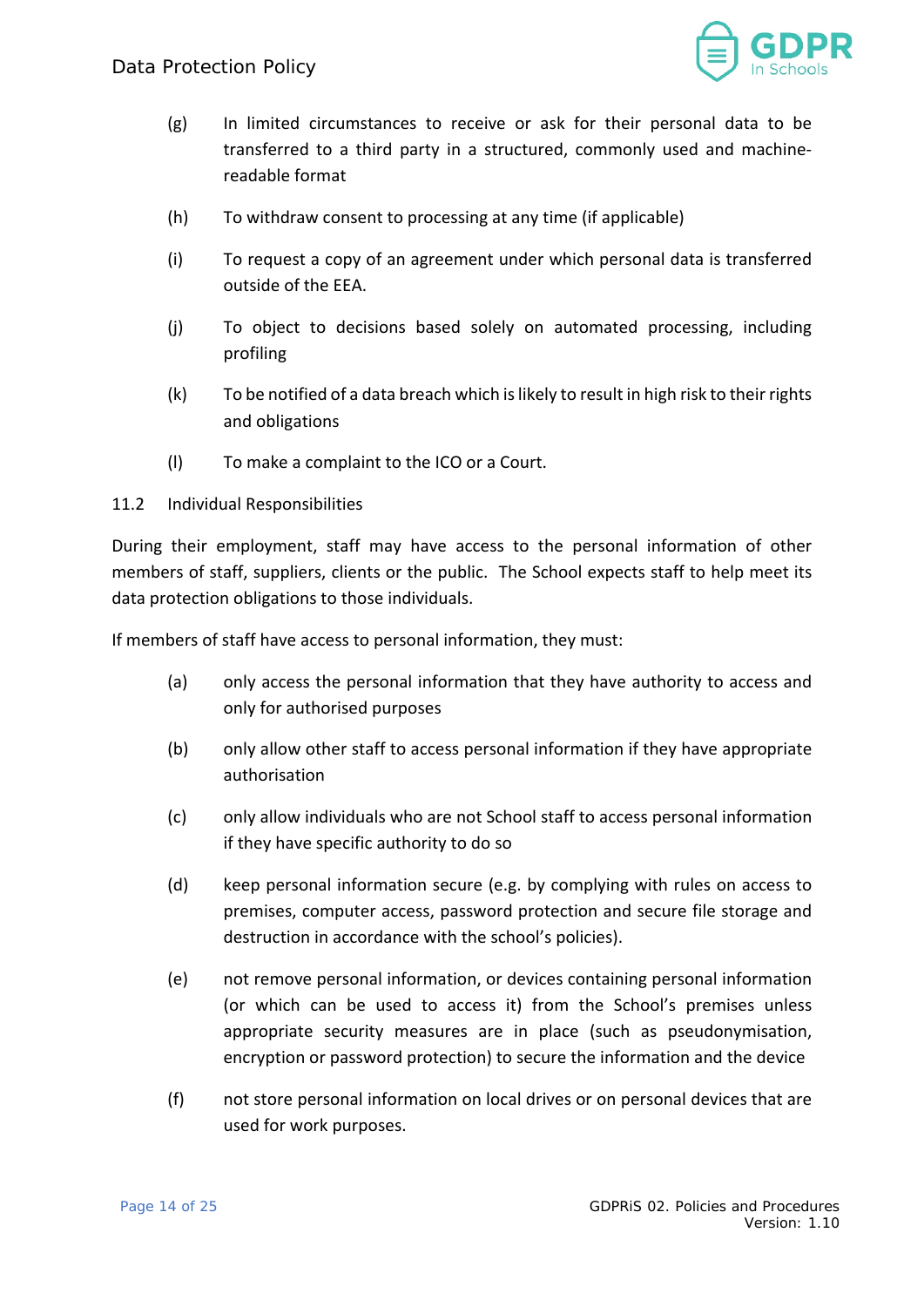

# <span id="page-14-0"></span>12. Photographs and Electronic Images

12.1 CCTV: The School uses CCTV in various locations around the to ensure it remains safe. The School will adhere to the ICO's Code of Practice for the use of CCTV.

There is no requirement to ask individuals' permission to use CCTV, but The School has to make it clear where individuals are being recorded. Security cameras are clearly visible and accompanied by prominent signs explaining that CCTV is in use.

Any enquiries about the CCTV system should be directed to the DPO.

12.2 Photographs and Videos: As part of the school's activities, we or a 3<sup>rd</sup> party (e.g. school photographers) may want to take photographs and record images of individuals within the school.

The School will obtain *written* consent from parents/carers for photographs and videos to be taken of their child for communication, marketing and promotional materials. We will clearly explain how the photograph and/or video will be used to both the parent/carer and pupil.

Uses may include:

- Within school on notice boards and in school magazines, brochures, newsletters, etc.
- Outside of school by external agencies such as the school photographer, newspapers, campaigns
- Online on our school website or social media pages

Consent can be refused or withdrawn at any time. If consent is withdrawn, we will delete the photograph or video and not distribute it further.

When using photographs and videos in this way we will not accompany them with any other personal information about the child, to ensure they cannot be identified.

## <span id="page-14-1"></span>13. Access to Personal Data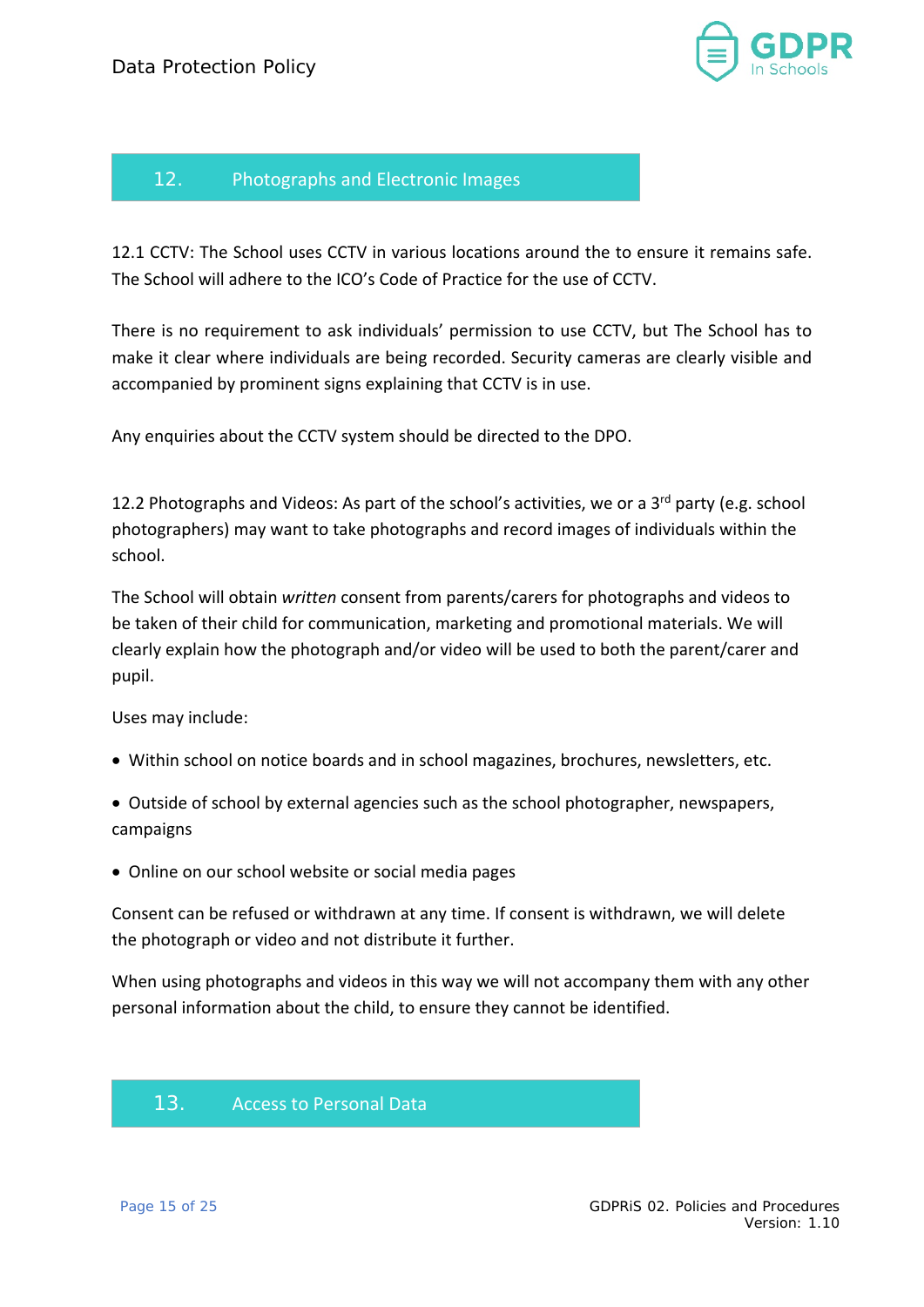

13.1 This section sets out the process that will be followed by the School when responding to requests for access to personal data made by the pupil or their parent or carer with parental responsibility.

13.1.1 There are two distinct rights of access to information held by schools about pupils, parents/carer and staff:

- (a) Pupils and parents or those with Parental Responsibility have a right to make a request under the GDPR to access the personal information held about them.
- (b) Pupils and parents or those with Parental Responsibility have a right to access the educational records. The right of those entitled to have access to curricular and educational records is defined within the Education (Pupil Information) (England) Regulations 2005.
- 13.2 Handling a subject access request for access to personal data:
	- 13.2.1 Article 15 of the GDPR gives individuals the right to access personal data relating to them, processed by a data controller. The right can be exercised by a person with Parental Responsibility on behalf of their child dependent on the age and the understanding of the child.

For the purposes of a subject access request the School will apply the full legal definition of 'Parental Responsibility' when determining who can access a child's personal data.

- 13.2.2 Requests for information may come in from various sources whether verbally, through webforms/social networks or in writing, which can include e-mail, to any member of staff. Where possible the requestor should be encouraged to complete a request form to best capture what information is being requested. If the original request does not clearly identify the information required, then the School will seek further enquiries to clarify what information is being requested.
- 13.2.3 The request will be recorded within the GDPRiS portal and assigned to a member of staff to monitor and ensure the request is investigated and either fulfilled or rejected.
- 13.2.4. The identity of the requestor must be established before the disclosure of any information is made. Proof of the relationship with the child (if not known) must also be established as this will verify whether the individual making the request can lawfully exercise that right on behalf of the child.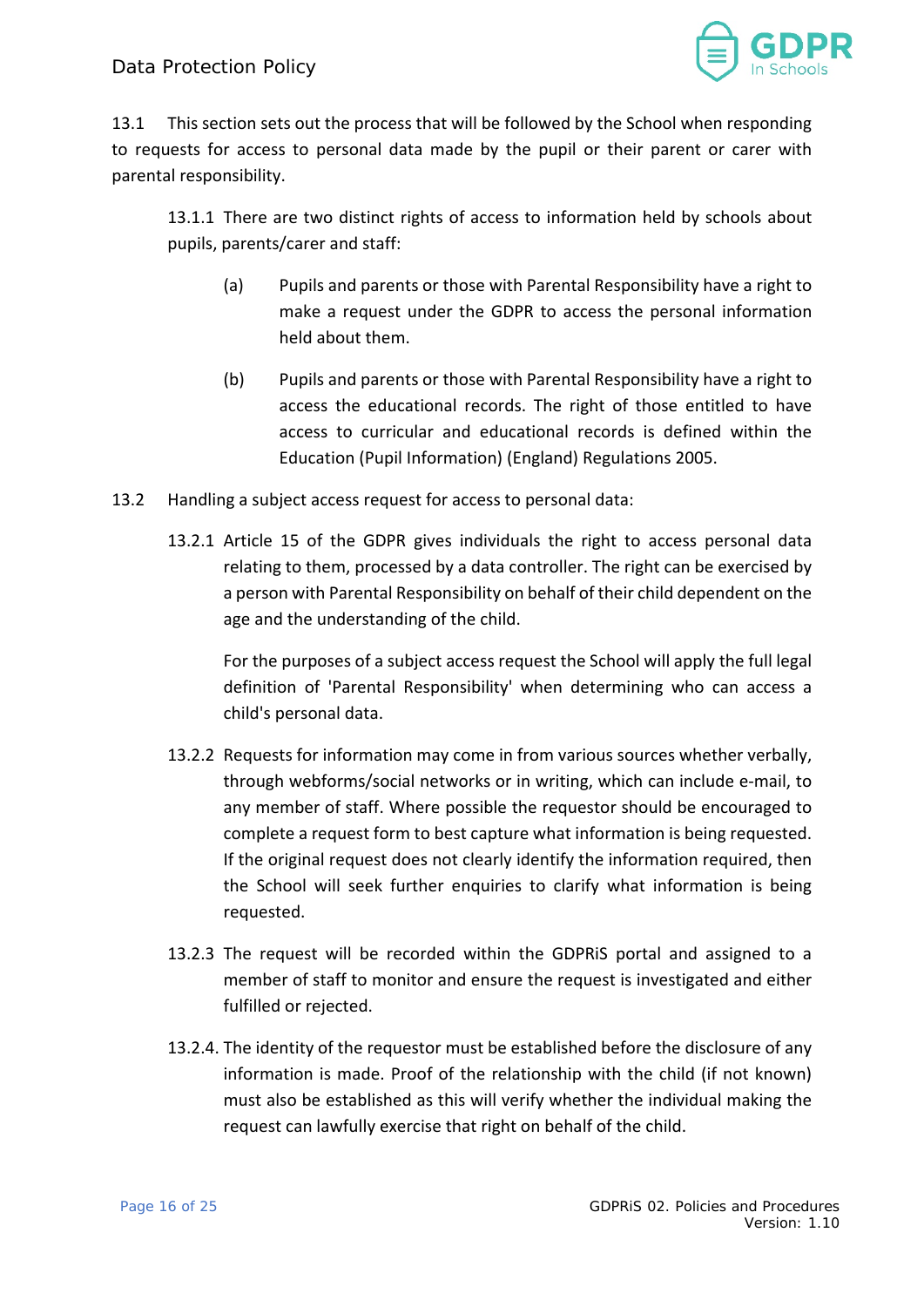

Below are some examples of documents which can be used to establish identity:

- Passport
- **Driving licence**
- Utility bill with current address
- Birth/marriage certificate
- P45/P60
- Credit card or mortgage statement.
- 13.2.5 It is widely accepted that children of primary school age do not have the maturity to understand and exercise their own rights and as such it is acceptable for those with Parental Responsibility to exercise these rights on their child's behalf. However, each request will be considered on its own merits and the circumstances surrounding the request and the child. A child with competency to understand can refuse to consent to a request for their personal information made under the GDPR. This position differs when the request is for access to the Education Record of the child (see below for more detail).
- 13.2.6 No charge can be made for access to personal data that is not contained within an education record but the School reserves the right to cover its communication costs e.g. photocopying, postage, in which case a fees notice will be sent to the requestor
- 13.2.7 The response time for a subject access request is 1 calendar month from the date of receipt
- 13.2.8 The relevant response time period for a subject access request will not commence until any necessary clarification of information has been sought and received from the requestor. The time to respond can be extended to two months where the request is complex or numerous.
- 13.2.9 There are some exemptions available under the Data Protection Act which will mean that occasionally personal data will need to be redacted (information blacked Data Protection Policy May 2018 out/removed) or withheld from the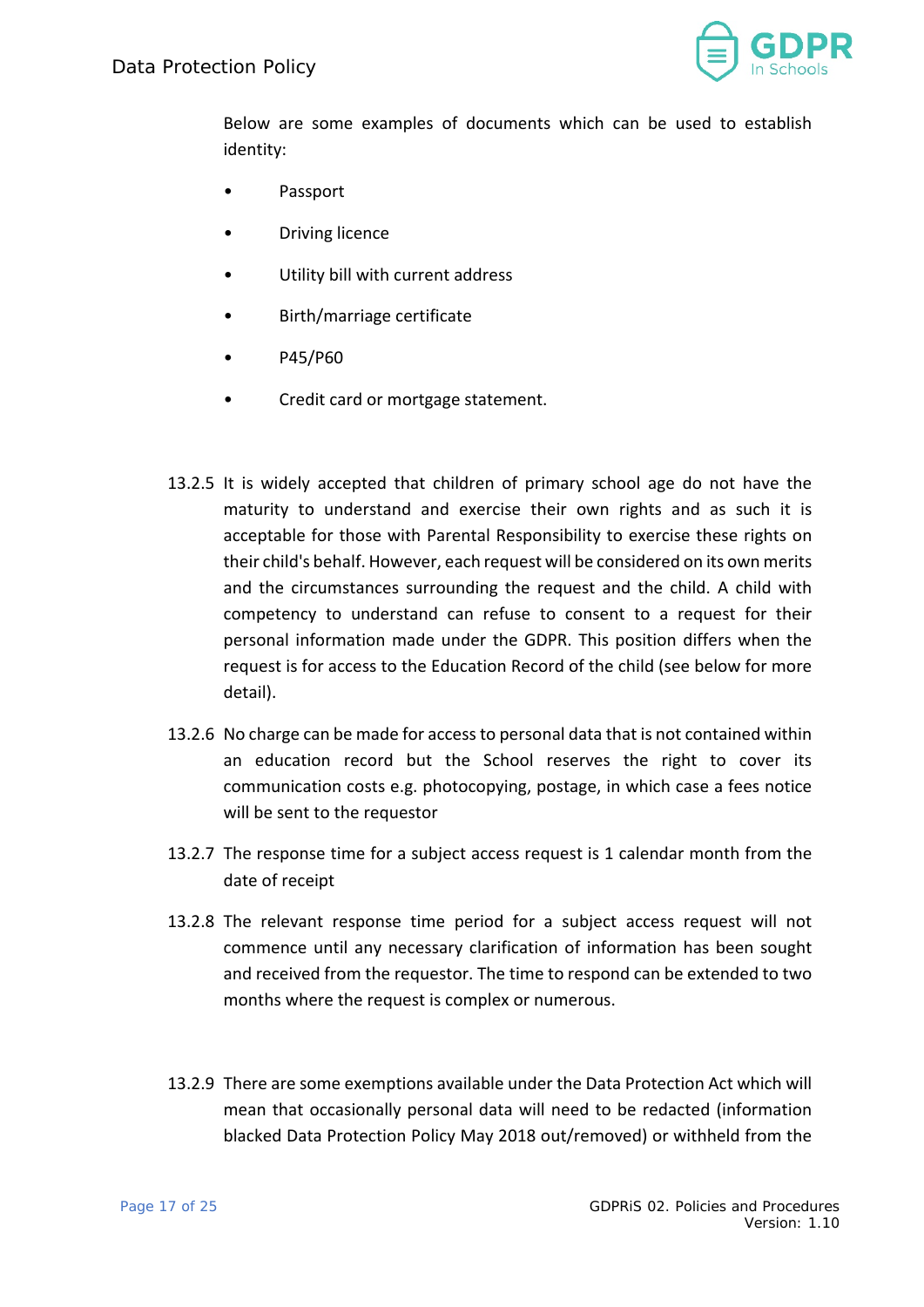

disclosure. All information will be reviewed prior to disclosure to ensure that the intended disclosure complies with the School's legal obligations.

- 13.2.10 Where the personal data also relates to another individual who can be identified from the information, the information will be redacted to remove the information that identifies the third party. If it is not possible to separate the information relating to the third party from the information relating to the subject of the request, consideration will be given to withholding the information from disclosure. These considerations can be complex and additional advice will be sought when necessary.
- 13.2.11 Any information which may cause serious harm to the physical or mental health or emotional condition of the pupil or another person will be withheld along with any information that would reveal that the child is at risk of abuse, or information relating to Court Proceedings.
- 13.2.12 Where redaction has taken place then a full copy of the information provided will be retained in order to maintain a record of what was redacted and why and a clear explanation of any redactions will be provided in the School's response to the request.
- 13.2.13 If there are concerns about the disclosure of information additional advice will be sought.
- 13.3 Handling a request for access to a curricular and educational record as defined within the Education (Pupil Information) (England) Regulations 2005.
	- 13.3.1 A parent may make a request to access information contained within their child's education record, regardless of whether the child agrees to the disclosure of information to them. The right of access belongs to the parent in these cases. It is not a right being exercised by the parent on behalf of the child.
	- 13.3.2 For the purpose of responding to an Educational Records request, the School will apply the definition of 'parent' contained within the Education Act 1996.
	- 13.3.3 An "educational record" means any record of information which-
		- (a) Is processed by or on behalf of the governing body of, or a teacher at, any school maintained by a local education authority and any special school which is not so maintained.
		- (b) Relates to any person who is or has been a pupil at any such school; and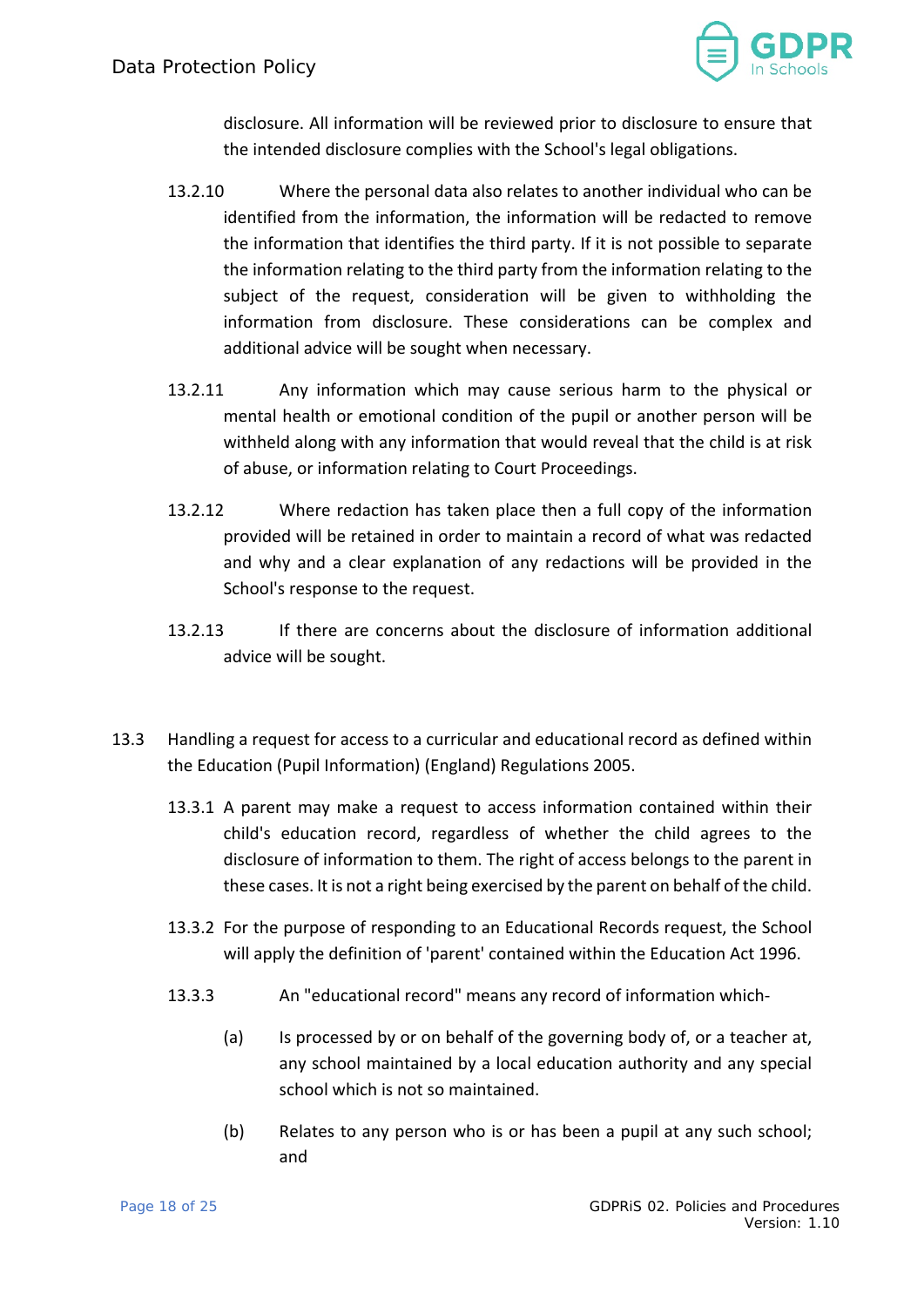

- (c) Originated from or was supplied by or on behalf of the persons specified in paragraph (a), other than information which is processed by a teacher solely for the teacher's own use
- 13.3.4 The amount that can be charged for a copy of information contained in an education record will depend upon the number of pages provided. The charge made will be in accordance with the Education (Pupil Information) (England) Regulations 2005.
- 13.3.5 No charge will be made to view the education record.
- 13.3.6 The response time for requests made under the Education (Pupil Information) (England) Regulations 2005 is 15 school days (this does not include half terms or teacher training days) or 1 calendar month, whichever is shorter.
- 13.4.7 An exemption from the obligation to comply with the request will be claimed where the disclosure of the information to the parent may cause serious harm to the physical or mental or emotional condition of the pupil or another person or if the disclosure of the information would reveal that the child is at risk of abuse.

## <span id="page-18-0"></span>14. Retention and Disposal of personal data

The Governing Body of the School will ensure that the School has a up to date and accurate retention and disposal schedule that is compliant with GDPR. The School will ensure that personal data is stored, transferred and disposed of securely and in accordance with the retention and disposal schedule.

# <span id="page-18-1"></span>15. Security of personal data

#### 15.1. The Security Principle

The Security Principle requires that appropriate security is put in place to prevent the personal data it holds being accidentally or deliberately compromised.

15.2 In order to comply with this principle the School will: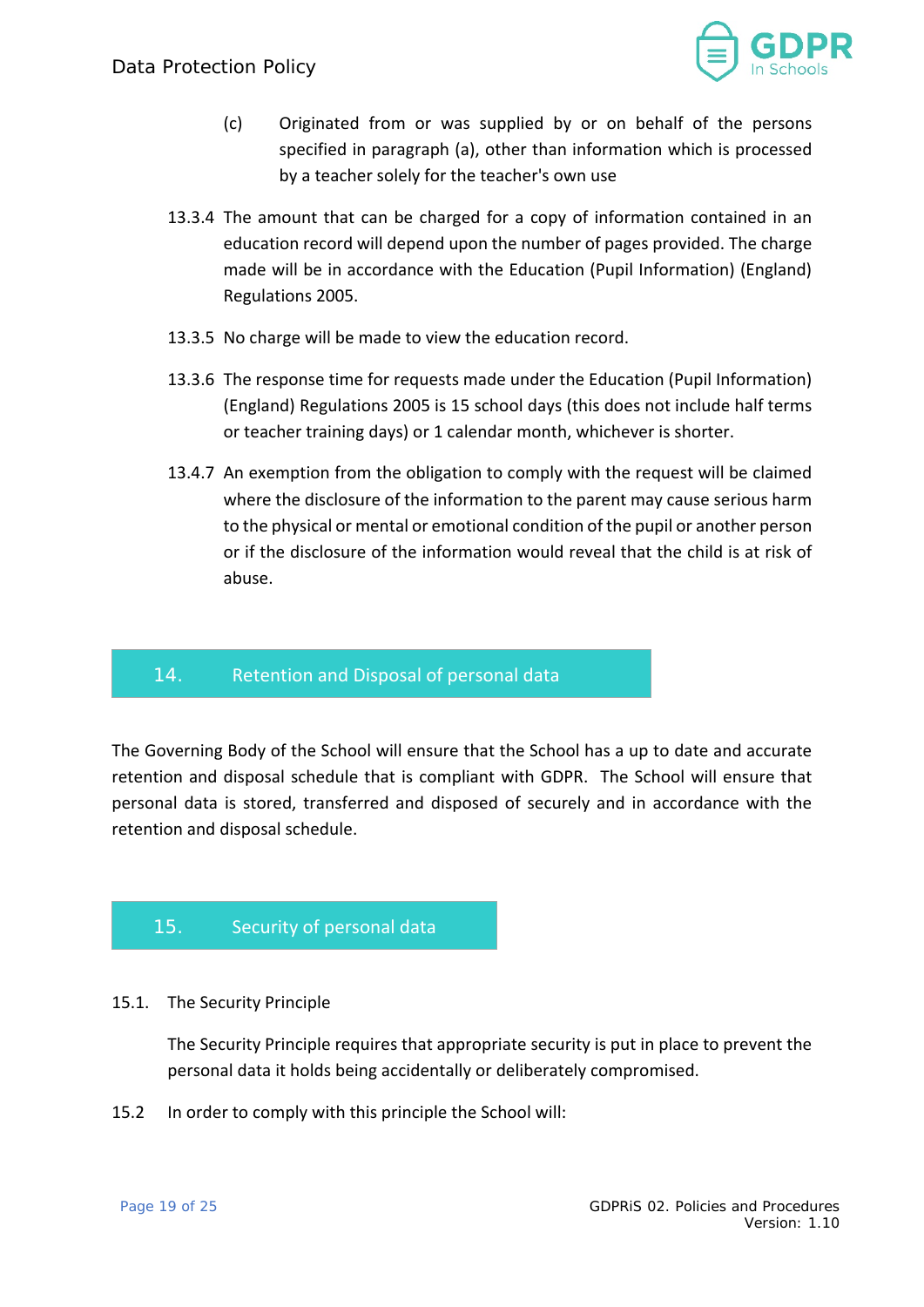

- 15.2.1 Ensure that all individuals involved in processing data understand the requirements of confidentiality, integrity and availability for the personal data being processed.
- 15.2.2 Undertake an analysis of the risks presented by its processing, and uses this to assess the appropriate level of security it needs to put in place to keep paper and electronic personal data secure and ensure that appropriate security measures are enforced
- 15.2.3 Ensure that only authorised individuals have access to personal data.
- 15.2.4 Put in place appropriate physical and organisational security measures, as well as technical measures, and regularly review the physical security of the School buildings and storage systems.
- 15.2.5 Require staff to ensure that no personal data will be left unattended in any vehicles and that if it is necessary to take personal data from School premises, for example to complete work from home, the data is suitably secured.
- 15.2.6 Review its information security policy regularly and takes steps to make sure the policy is implemented.
- 15.2.7 Put in place basic technical controls and be aware that it may also need to put other technical measures in place depending on the circumstances and the type of personal data it processes.
- 15.2.8 Use encryption and/or pseudonymisation where it is appropriate to do so.
- 15.2.9 Ensure that all portable electronic devices containing personal data are password protected.
- 15.2.10 Refer to any relevant guidance and seek advice where necessary if processing personal data utilising a cloud based solution.
- 15.2.11 Make sure that it can restore access to personal data in the event of any incidents, such as by establishing an appropriate backup process.
- 15.2.12 Ensure that any data processor it uses also implements appropriate technical and organisational measures.
- 15.3. The School will conduct regular testing and reviews of its measures to ensure they remain effective, and act on the results of those tests where they highlight areas for improvement.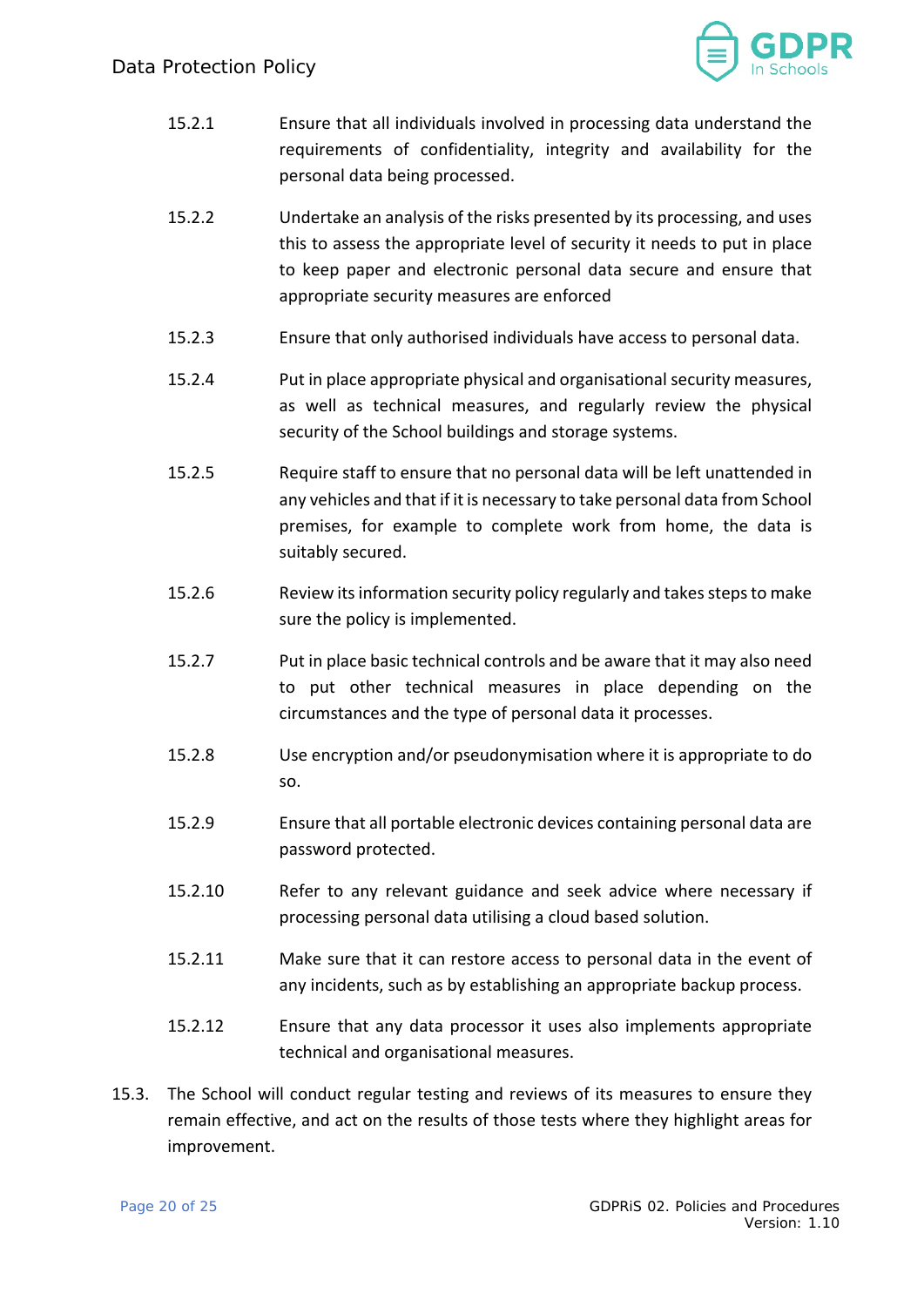

# <span id="page-20-0"></span>16. Data breaches

- 16.1 A data breach may take many different forms:
	- (a) Loss or theft of data or equipment on which personal information is stored
	- (b) Unauthorised access to or use of personal information either by a member of staff or third party
	- (c) Loss of data resulting from an equipment or systems (including hardware or software) failure
	- (d) Human error, such as accidental deletion or alteration of data
	- (e) Unforeseen circumstances, such as a fire or flood
	- (f) Deliberate attacks on IT systems, such as hacking, viruses or phishing scams
	- (g) Blagging offences where information is obtained by deceiving the organisation which holds it
- 16.2 In the event of the loss, damage or theft of equipment:
	- (a) notification of the loss, damage or theft of any equipment should be sent at the first opportunity to the DPO and nominated Data Protection Lead at the school, with any details of personal data that may have been affected.
	- (b) a written or e-mail report must be filed within 24 hours to the Head Teacher and nominated Data Protection Lead.
	- (b) the employee responsible for that equipment will describe to their management the circumstances surrounding the loss, damage, or theft.
	- (c) The Head Teacher will provide guidance as to notice to be provided to the appropriate police authorities.
- 16.3 The School will require Staff, in the event of a data breach however caused, and whether or not it occurs on a school working day, in term time or school holiday time, to ensure they inform the Head Teacher, or in her absence, the Senior Leader, immediately that a breach is discovered and make all reasonable efforts to recover the information, following the School's agreed breach reporting process (see Information Security Policy).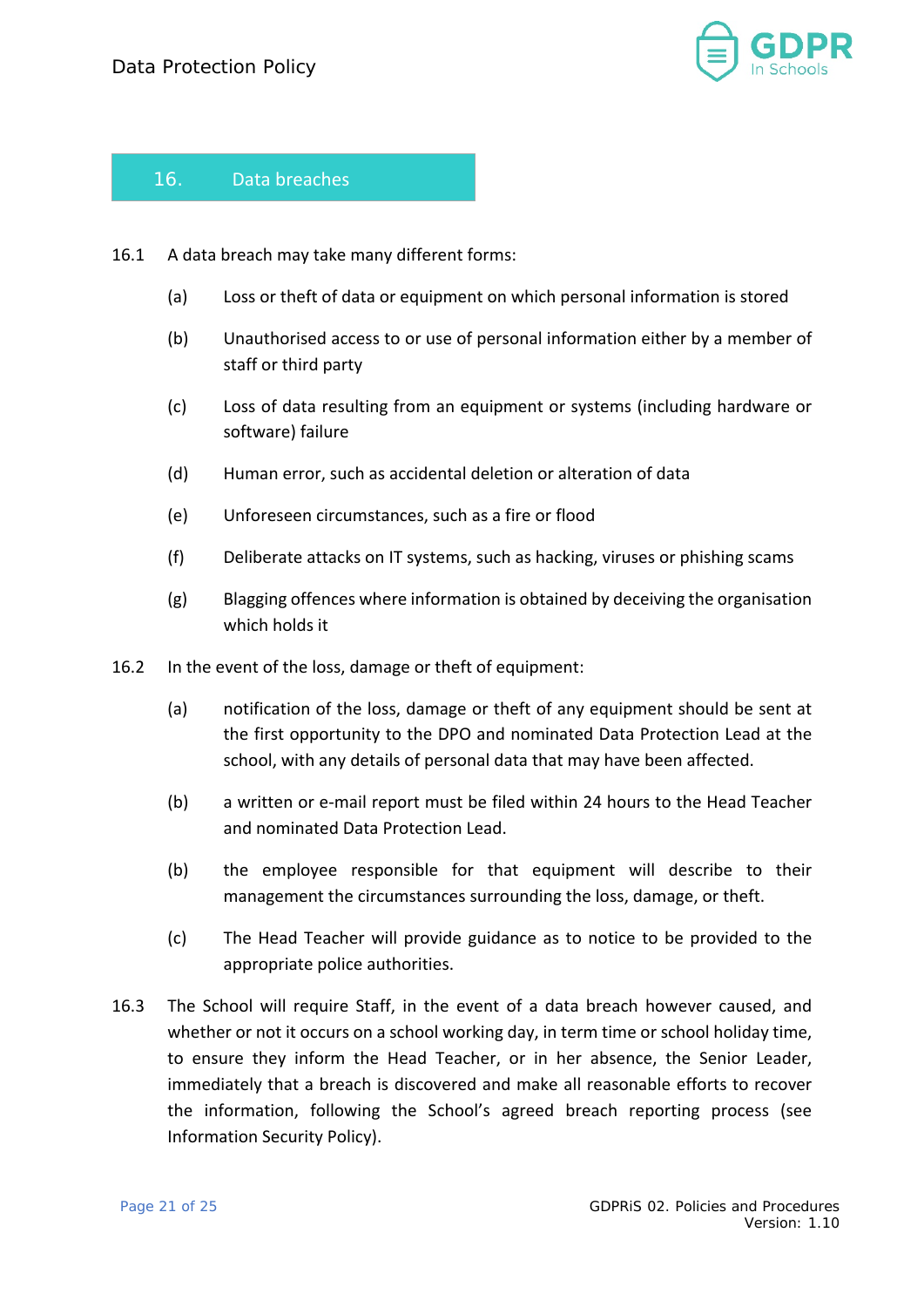

16.4 In the event of a data breach occurring the School will comply with the requirement to report the breach to the DPO without undue delay and the DPO will determine whether there is a requirement to report such breach to the Information Commissioner's Office, on the basis that it is likely to result in a risk to the rights and freedoms of individuals. The School is required to report such a breach within 72 hours of discovery The School will also notify the affected individuals if the breach is likely to result in such a high risk.

# <span id="page-21-0"></span>17. Complaints

- 17.1 Subject to paragraphs 17.2 and 17.3, complaints relating to the School's compliance with the GDPR will be dealt with in accordance with the School's Complaints Policy.
- 17.2 Complaints relating to access to personal information or access to education records should be made to our DPO (see section 4 of this policy) who will decide whether it is appropriate for the complaint to be dealt with through the School's complaints procedure. Complaints which are not appropriate to be dealt with through the school's complaints procedure can be referred to the Information Commissioner. Details of how to make a complaint to the ICO will be provided with the response letter.
- 17.3 Complaints relating to information handling may be referred to the Information Commissioner's Office (the statutory regulator). Contact details can be found on their website at www.ico.org.uk or telephone 01625 5457453

## <span id="page-21-1"></span>18. Consequences of a failure to comply

- 18.1 The School takes compliance with this policy very seriously. Failure to comply puts data subjects whose personal information is being processed at risk and carries the risk of significant civil and criminal sanctions for the individual and the School and may in some circumstances amount to a criminal offence by the individual.
- 18.2 Any failure to comply with any part of this policy may lead to disciplinary action under the School's procedures and this action may result in dismissal for gross misconduct. If a non-employee breaches this policy, they may have their contract terminated with immediate effect.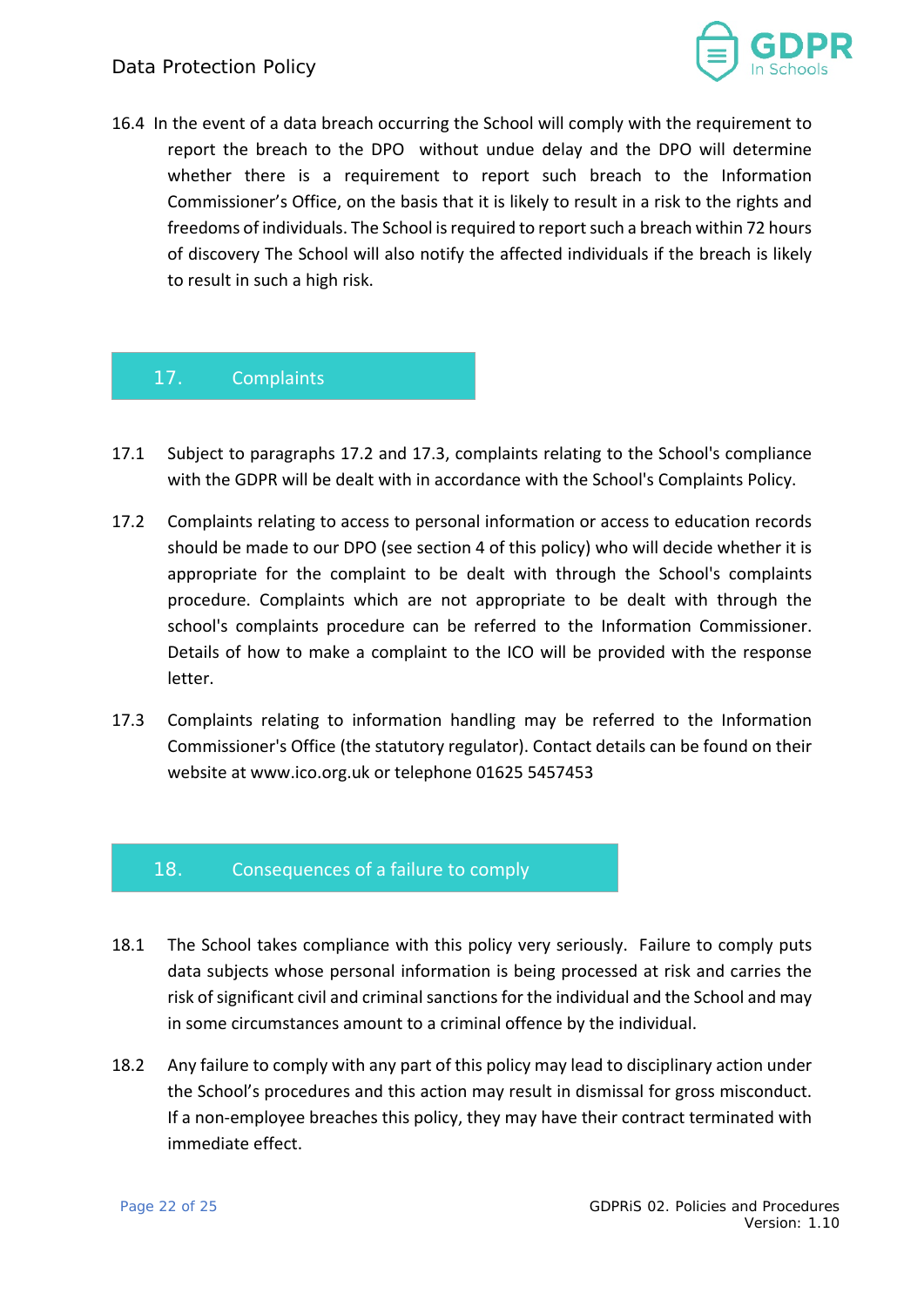

<span id="page-22-0"></span>

This policy will be reviewed annually for the next two years to ensure any further guidance issued by the ICO is reflected within the policy, and thereafter every three years, or sooner if statutory requirements change

The policy review will be undertaken by the Head Teacher in conjunction with the Lead Governor for Data Protection and guidance from the DPO.

<span id="page-22-1"></span>

(a) Any enquiries in relation to this policy, should be directed to the DPO Mrs Harland or Mr Whelerton Head Teacher via the School Office

(b) Further advice and information is available from the Information Commissioner's Office at www.ico.org.uk or telephone 01625 5457453

# <span id="page-22-2"></span>21. Glossary

**Automated Decision-Making (ADM)**: when a decision is made which is based solely on automated processing (including profiling) which produces legal effects or significantly affects an individual. The GDPR prohibits automated decision-making (unless certain conditions are met) but not automated processing.

**Automated Processing**: any form of automated processing of personal data consisting of the use of personal data to evaluate certain personal aspects relating to an individual, in particular to analyse or predict aspects concerning that individual's performance at work, economic situation, health, personal preferences, interests, reliability, behaviour, location or movements. profiling is an example of automated processing.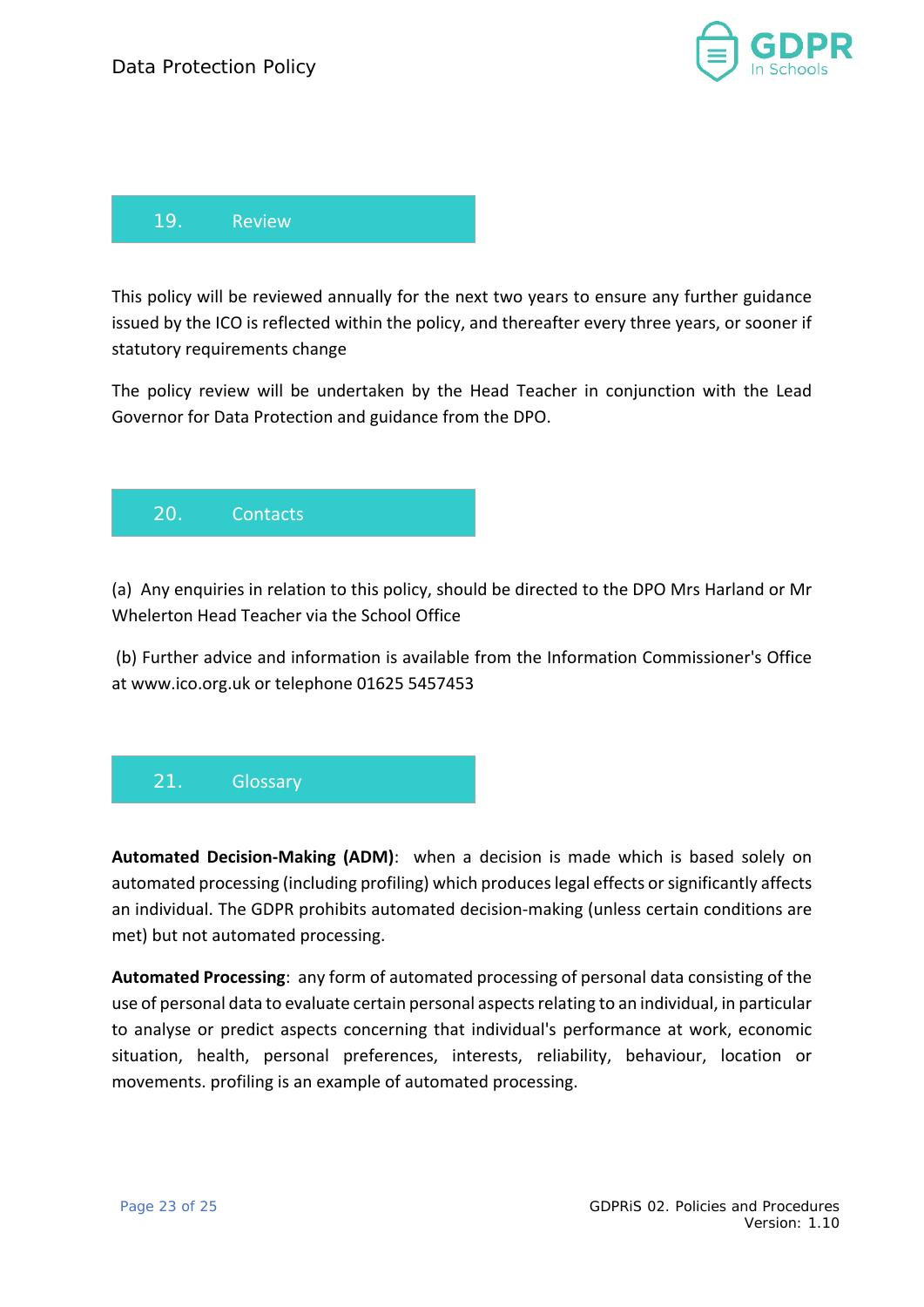

**Consent**: agreement which must be freely given, specific, informed and be an unambiguous indication of the data subject's wishes by which they, by a statement or by a clear positive action, which signifies agreement to the processing of personal data relating to them.

**Data Controller**: The natural or legal person, public authority, agency or other body which, alone or jointly with others, determines the purposes and means of the processing of personal data. It is responsible for establishing practices and policies in line with the GDPR. The school is the Data Controller of all personal data relating to its pupils, parents and staff.

**Data Subject**: a living, identified or identifiable individual about whom we hold personal data. Data Subjects may be nationals or residents of any country and may have legal rights regarding their personal data.

**Data Privacy Impact Assessment (DPIA)**: tools and assessments used to identify and reduce risks of a data processing activity. DPIA can be carried out as part of Privacy by Design and should be conducted for all major systems or business change programs involving the processing of personal data.

**Data Protection Officer (DPO)**: the person required to be appointed in public authorities under the GDPR.

**EEA**: the 28 countries in the EU, and Iceland, Liechtenstein and Norway.

**Explicit Consent**: consent which requires a very clear and specific statement (not just action).

**General Data Protection Regulation (GDPR)**: General Data Protection Regulation ((EU) 2016/679). Personal data is subject to the legal safeguards specified in the GDPR.

**Personal data**: Any information relating to an identified or identifiable natural person (data subject) who can be identified, directly or indirectly by reference to an identifier such as a name, identification number, location data, an online identifier or to one or more factors specific to the physical, physiological, genetic, mental, economic, cultural or social identity of that natural person. Personal data includes sensitive personal data and pseudonymised personal data but excludes anonymous data or data that has had the identity of an individual permanently removed. Personal data can be factual (for example, a name, email address, location or date of birth) or an opinion about that person's actions or behaviour.

**Personal data breach**: A breach of security leading to the accidental or unlawful destruction, loss, alteration, unauthorised disclosure of, or access to, personal data transmitted, stored or otherwise processed.

**Privacy by Design:** implementing appropriate technical and organisational measures in an effective manner to ensure compliance with the GDPR.